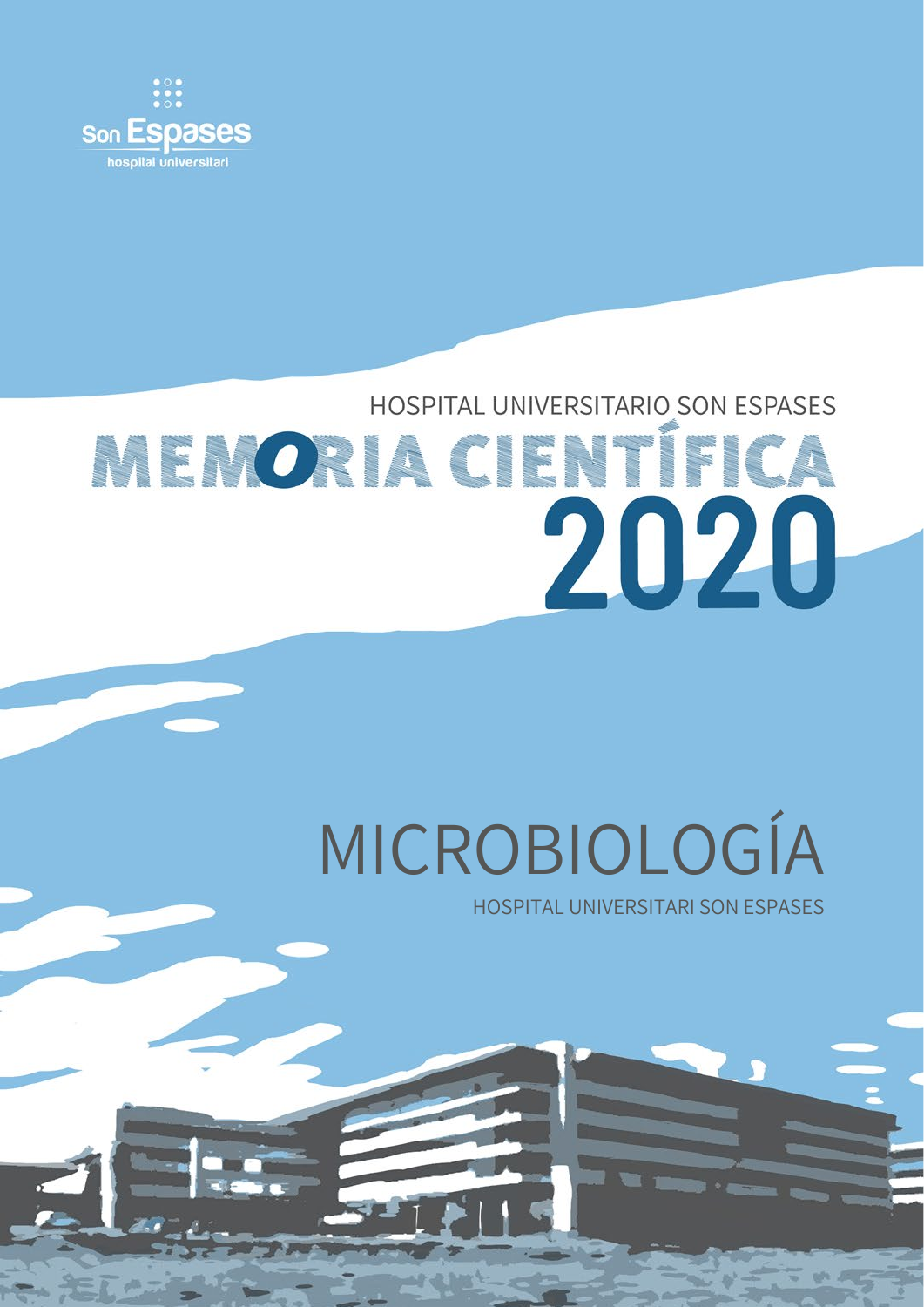





## Índice

| Otras actividades como participación en la organización de eventos científicos, conferencias invitadas, etc. 24 |  |
|-----------------------------------------------------------------------------------------------------------------|--|

Ctra. de Valldemossa, 79 07010 Palma. Mallorca

sonespases.info@ssib.es www.hospitalsonespases.com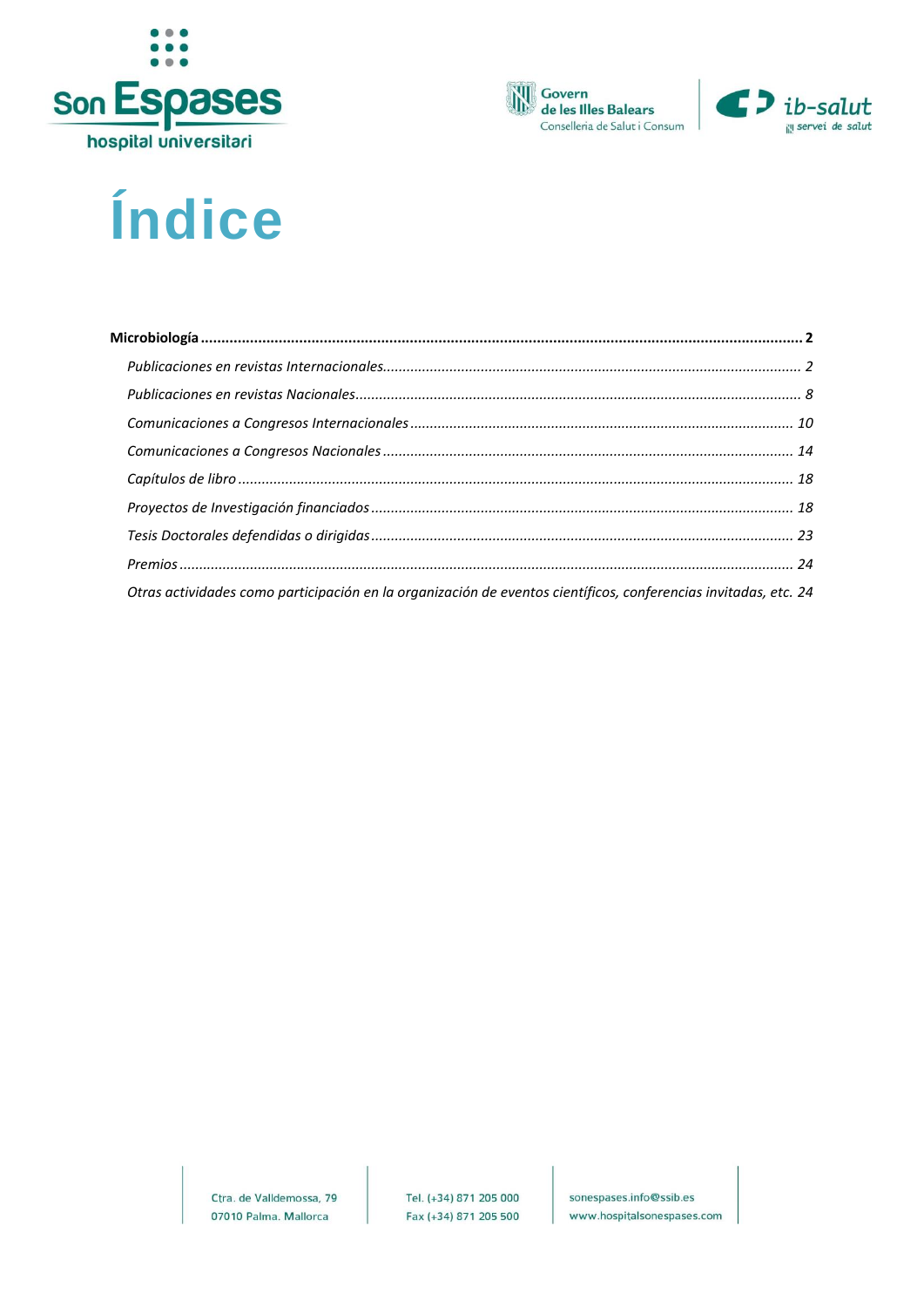







## <span id="page-2-0"></span>**Microbiología**

<span id="page-2-1"></span>**Publicaciones en revistas Internacionales**

**Cabot G, Lara-Esbrí P, Mulet X, Oliver A**. Whole-genome sequence-guided PCR for the rapid identification of thePseudomonas aeruginosa ST175 high-risk clone directly from clinical samples. J Antimicrob Chemother. 2020 Dec 22:dkaa528. doi: 10.1093/jac/dkaa528. Epub ahead of print. PMID: 33351893.

Clemente A, Alba-Patiño A, **Rojo-Molinero E**, Russell SM, Borges M, **Oliver A**, de la Rica R. Rapid Detection of *Pseudomonas aeruginosa* Biofilms via Enzymatic Liquefaction of Respiratory Samples. ACS Sens. 2020 Dec 24;5(12):3956-3963. doi: 10.1021/acssensors.0c01618. Epub 2020 Nov 24. PMID: 3323213.

Ambroa A, Blasco L, **López-Causapé C**, Trastoy R, Fernandez-García L, Bleriot I, Ponce-Alonso M, Pacios O, López M, Cantón R, Kidd TJ, Bou G, **Oliver A**, Tomás M. Temperate Bacteriophages (Prophages) in *Pseudomonas aeruginosa* Isolates Belonging to the International Cystic Fibrosis Clone (CC274). Front Microbiol. 2020 Sep 25;11:556706. doi: 10.3389/fmicb.2020.556706. eCollection 2020. PMID: 33101229.

**Del Barrio-Tofiño E, López-Causapé C, Oliver A**. *Pseudomonas aeruginosa* epidemic high-risk clones and their association with horizontally-acquired β-lactamases: 2020 update. Int J Antimicrob Agents. 2020 Dec;56(6):106196. doi: 10.1016/j.ijantimicag.2020.106196. Epub 2020 Oct 9. PMID: 33045347

Pincus NB, Ozer EA, Allen JP, Nguyen M, Davis JJ, Winter DR, Chuang CH, Chiu CH, **Zamorano L**, **Oliver A**, Hauser AR. A Genome-Based Model to Predict the Virulence of *Pseudomonas aeruginosa* Isolates. mBio. 2020 Aug 25;11(4):e01527-20. doi: 10.1128/mBio.01527-20. PMID: 32843552.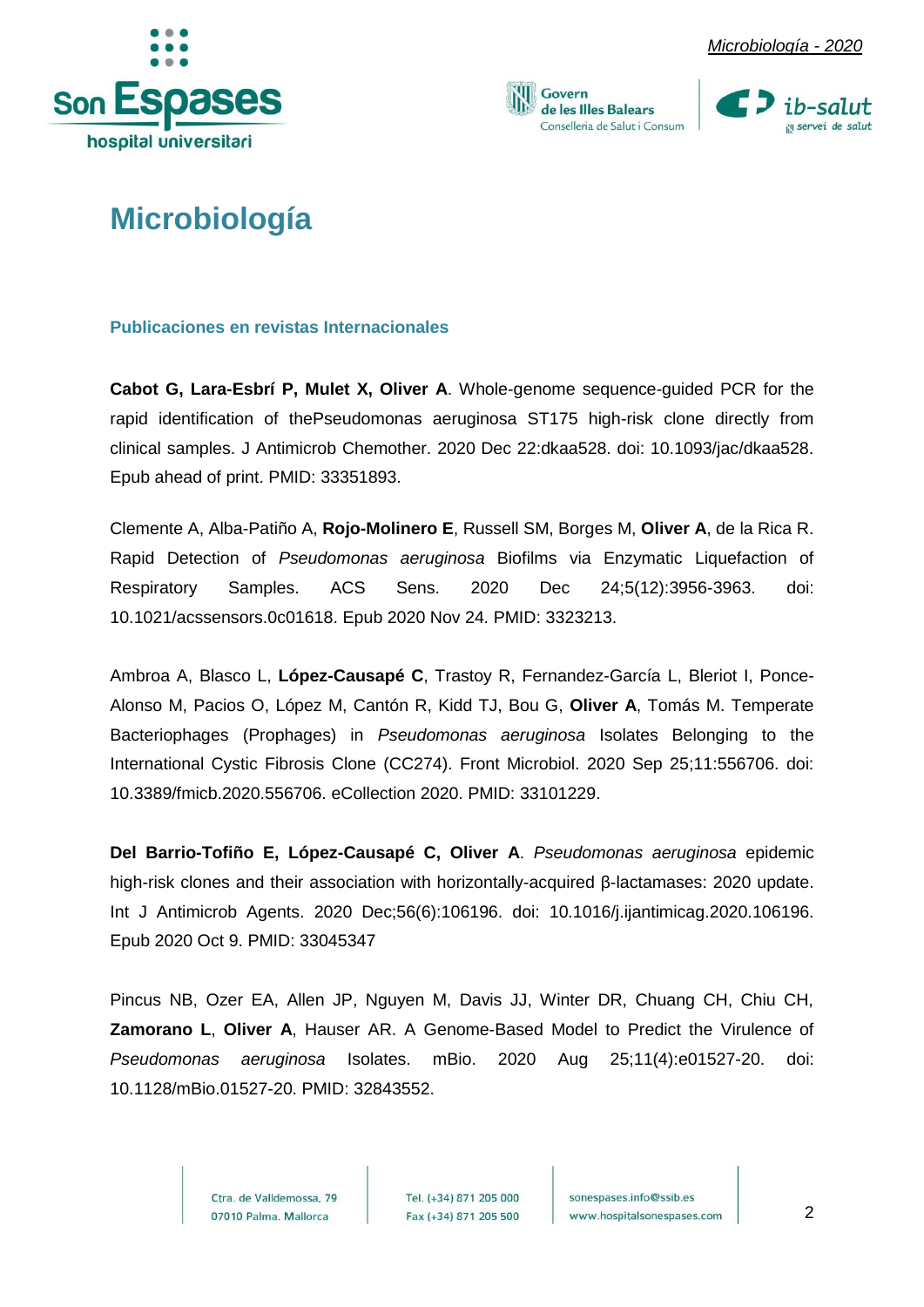

Arca-Suárez J, Vázquez-Ucha JC, **Fraile-Ribot PA**, Lence E, **Cabot G**, Martínez-Guitián M, Lasarte-Monterrubio C, Rodríguez-Iglesias M, Beceiro A, González-Bello C, Galán-Sánchez F, **Oliver A**, Bou G. Molecular and biochemical insights into the in vivo evolution of AmpCmediated resistance to ceftolozane/tazobactam during treatment of an MDR *Pseudomonas aeruginosa* infection. J Antimicrob Chemother. 2020 Nov 1;75(11):3209-3217. doi: 10.1093/jac/dkaa291. PMID: 32728723.

Govern

de les Illes Balears Conselleria de Salut i Consum

Slater CL, Winogrodzki J, **Fraile-Ribot PA**, **Oliver A**, Khajehpour M, Mark BL. Adding Insult to Injury: Mechanistic Basis for How AmpC Mutations Allow *Pseudomonas aeruginosa* To Accelerate Cephalosporin Hydrolysis and Evade Avibactam. Antimicrob Agents Chemother. 2020 Aug 20;64(9):e00894-20. doi: 10.1128/AAC.00894-20. Print 2020 Aug 20. PMID: 32660987.

Pollán M, Pérez-Gómez B, Pastor-Barriuso R, Oteo J, Hernán MA, Pérez-Olmeda M, Sanmartín JL, Fernández-García A, Cruz I, Fernández de Larrea N, Molina M, Rodríguez-Cabrera F, Martín M, Merino-Amador P, León Paniagua J, Muñoz-Montalvo JF, Blanco F, Yotti R; ENE-COVID Study Group (**Oliver A,** Colaborador). Prevalence of SARS-CoV-2 in Spain (ENE-COVID): a nationwide, population-based seroepidemiological study. Lancet. 2020 Aug 22;396(10250):535-544. doi: 10.1016/S0140-6736(20)31483-5. Epub 2020 Jul 6. PMID: 32645347.

**Gomis-Font MA, Cabot G, Sánchez-Diener I, Fraile-Ribot PA, Juan C, Moya B, Zamorano L, Oliver A**. *In vitro* dynamics and mechanisms of resistance development to imipenem and imipenem/relebactam in *Pseudomonas aeruginosa*. J Antimicrob Chemother. 2020 Sep 1;75(9):2508-2515. doi: 10.1093/jac/dkaa206. PMID: 32514525.

Pérez-VÁzquez M, Sola-Campoy PJ, Zurita ÁM, Ávila A, GÓmez-Bertomeu F, SolÍs S, LÓpez-Urrutia L, GÓnzalez-BarberÁ EM, Cercenado E, Bautista V, Lara N, Aracil B, **Oliver A**, Campos J, Oteo-Iglesias J; Spanish Antibiotic Resistance Surveillance Program collaborating Group. Carbapenemase-producing *Pseudomonas aeruginosa* in Spain: interregional dissemination of the high-risk clones ST175 and ST244 carrying bla<sub>VIM-2</sub>, bla<sub>VIM-</sub>

> Ctra, de Valldemossa, 79 07010 Palma. Mallorca

Tel. (+34) 871 205 000 Fax (+34) 871 205 500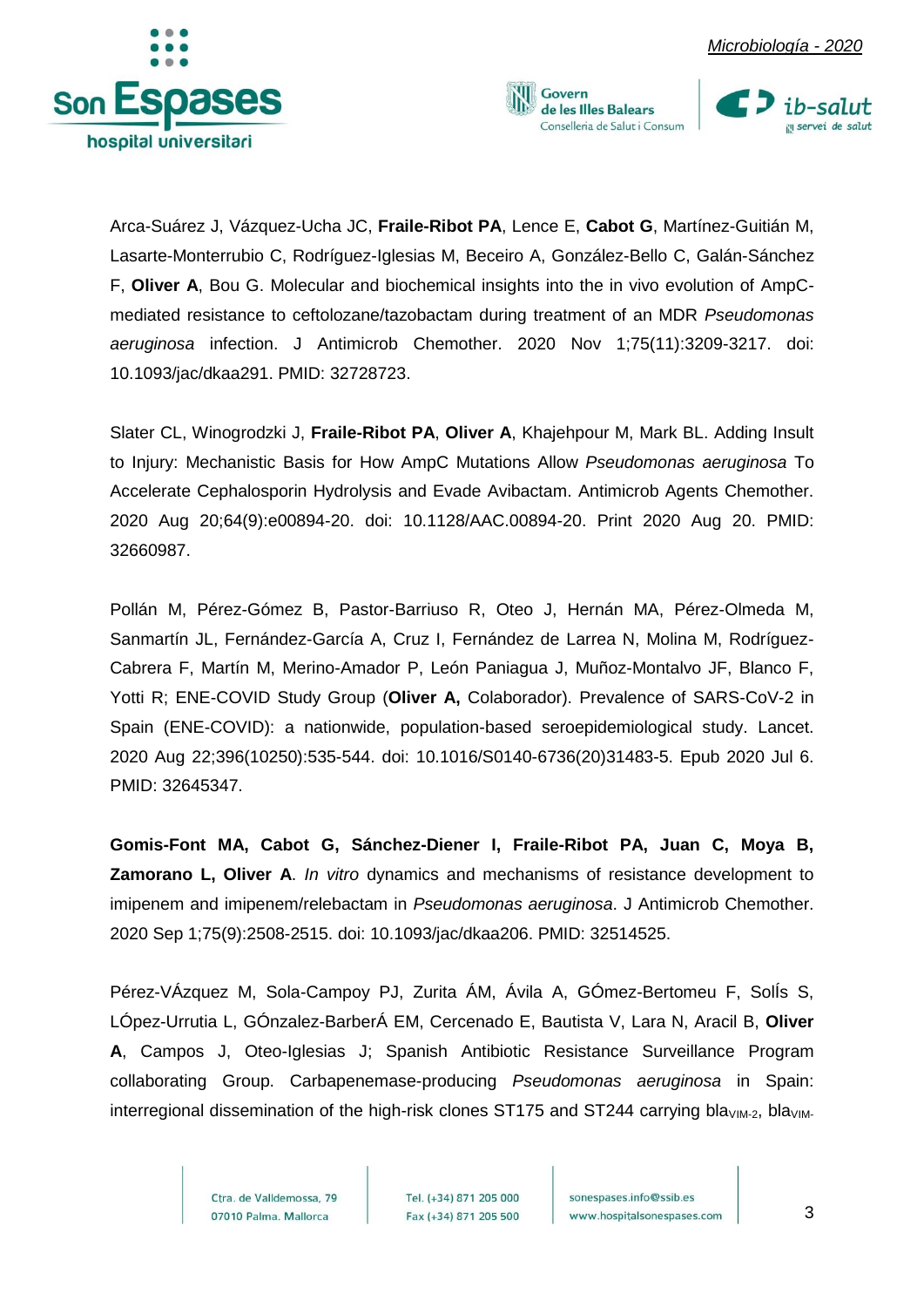



1, bla<sub>IMP-8</sub>, bla<sub>VIM-20</sub> and bla<sub>KPC-2</sub> Int J Antimicrob Agents. 2020 Jul;56(1):106026. doi: 10.1016/j.ijantimicag.2020.106026. Epub 2020 May 22. PMID: 32450200.

**Torrens G, Escobar-Salom M, Oliver A, Juan C**. Activity of mammalian peptidoglycantargeting immunity against *Pseudomonas aeruginosa.* J Med Microbiol. 2020 Apr;69(4):492- 504. doi: 10.1099/jmm.0.001167. PMID: 32427563.

Fernández-Cuenca F, López-Cerero L, **Cabot G**, **Oliver A**, López-Méndez J, Recacha E, Portillo I, Rodríguez-Baño J, Pascual Á. Nosocomial outbreak linked to a flexible gastrointestinal endoscope contaminated with an amikacin-resistant ST17 clone of *Pseudomonas aeruginosa*. Eur J Clin Microbiol Infect Dis. 2020 Oct;39(10):1837-1844. doi: 10.1007/s10096-020-03915-7. Epub 2020 May 6. PMID: 32372127.

Bilal H, Bergen PJ, Tait JR, Wallis SC, Peleg AY, Roberts JA, **Oliver A**, Nation RL, Landersdorfer CB. Clinically Relevant Epithelial Lining Fluid Concentrations of Meropenem with Ciprofloxacin Provide Synergistic Killing and Resistance Suppression of Hypermutable *Pseudomonas aeruginosa* in a Dynamic Biofilm Model. Antimicrob Agents Chemother. 2020 Jun 23;64(7):e00469-20. doi: 10.1128/AAC.00469-20. Print 2020 Jun 23. PMID: 32366710.

Blasco L, Ambroa A, Trastoy R, Bleriot I, Moscoso M, Fernández-Garcia L, Perez-Nadales E, Fernández-Cuenca F, Torre-Cisneros J, Oteo-Iglesias J, **Oliver A**, Canton R, Kidd T, Navarro F, Miró E, Pascual A, Bou G, Martínez-Martínez L, Tomas MIn vitro and in vivo efficacy of combinations of colistin and different endolysins against clinical strains of multidrug resistant pathogens. Sci Rep. 2020 Apr 28;10(1):7163. doi: 10.1038/s41598-020- 64145-7. PMID: 32346029.

**Moya B**, Bhagwat S, **Cabot G**, Bou G, Patel M, **Oliver A**. Effective inhibition of PBPs by cefepime and zidebactam in the presence of VIM-1 drives potent bactericidal activity against MBL-expressing *Pseudomonas aeruginosa*. J Antimicrob Chemother. 2020 Jun 1;75(6):1474-1478. doi: 10.1093/jac/dkaa036. PMID: 32083659.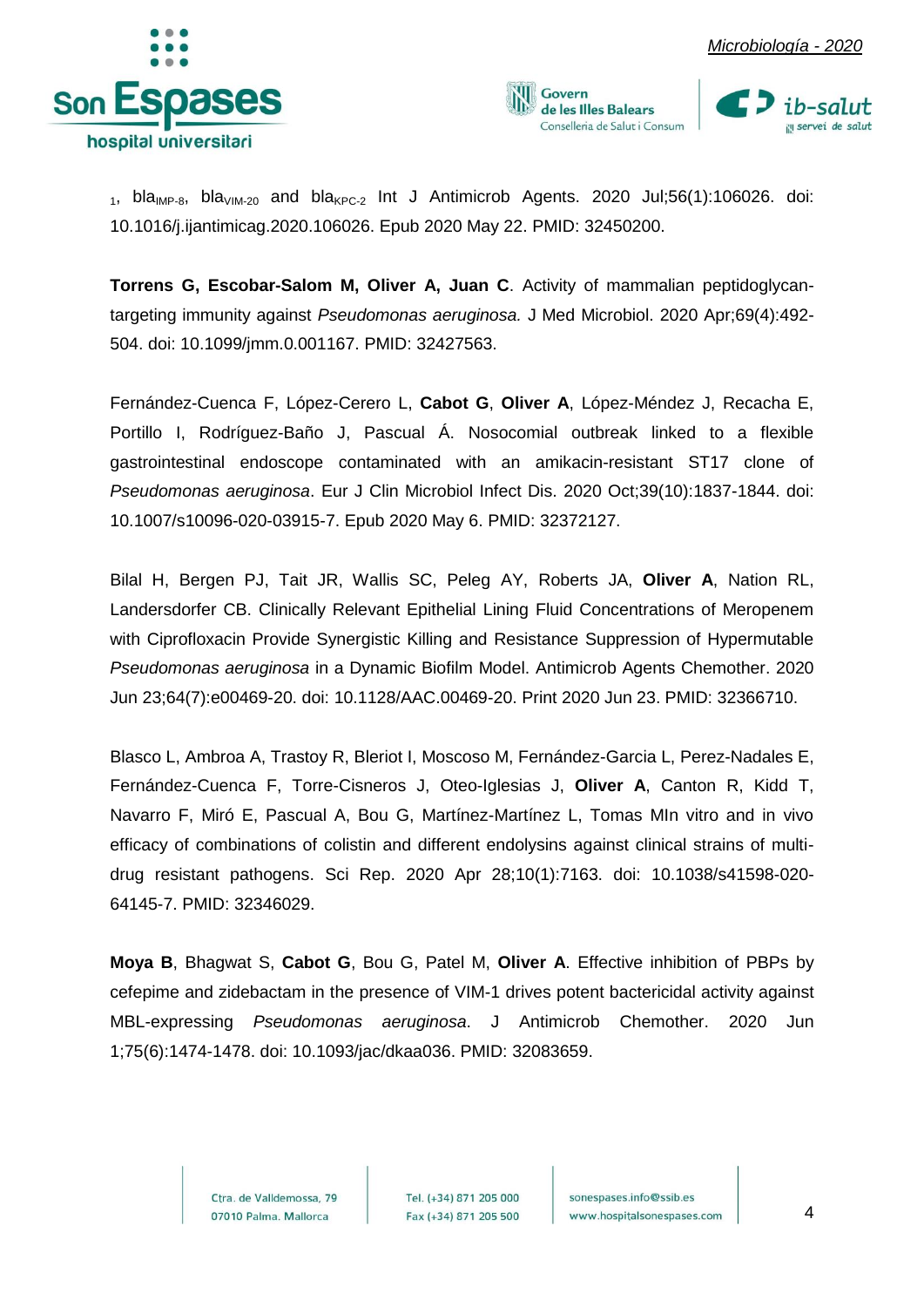

Khaledi A, Weimann A, Schniederjans M, Asgari E, Kuo TH, **Oliver A**, **Cabot G**, Kola A, Gastmeier P, Hogardt M, Jonas D, Mofrad MR, Bremges A, McHardy AC, Häussler S. Predicting antimicrobial resistance in *Pseudomonas aeruginosa* with machine learningenabled molecular diagnostics. EMBO Mol Med. 2020 Mar 6;12(3):e10264. doi: 10.15252/emmm.201910264. Epub 2020 Feb 12. PMID: 32048461.

Govern

de les Illes Balears Conselleria de Salut i Consum

Montero M, Domene Ochoa S, **López-Causapé C**, VanScoy B, Luque S, Sorlí L, Campillo N, Angulo-Brunet A, Padilla E, Prim N, Pomar V, Rivera A, Grau S, Ambrose PG, **Oliver A**, Horcajada JP. Efficacy of Ceftolozane-Tazobactam in Combination with Colistin against Extensively Drug-Resistant Pseudomonas aeruginosa, Including High-Risk Clones, in an *In Vitro* Pharmacodynamic Model. Antimicrob Agents Chemother. 2020 Mar 24;64(4):e02542- 19. doi: 10.1128/AAC.02542-19. Print 2020 Mar 24. PMID: 32041712.

Recio R, **Sánchez-Diener I**, Viedma E, Meléndez-Carmona MÁ, Villa J, Orellana MÁ, Mancheño M, **Juan C**, **Zamorano L**, Lora-Tamayo J, Chaves F, **Oliver A**. Pathogenic characteristics of *Pseudomonas aeruginosa* bacteraemia isolates in a high-endemicity setting for ST175 and ST235 high-risk clones. Eur J Clin Microbiol Infect Dis. 2020 Apr;39(4):671-678. doi: 10.1007/s10096-019-03780-z. Epub 2019 Dec 10. PMID: 31823150.

Babich T, Naucler P, Valik JK, Giske CG, Benito N, Cardona R, Rivera A, Pulcini C, Fattah MA, Haquin J, MacGowan A, Grier S, Chazan B, Yanovskay A, Ami RB, Landes M, Nesher L, Zaidman-Shimshovitz A, McCarthy K, Paterson DL, Tacconelli E, Buhl M, Maurer S, Rodriguez-Bano J, Morales I, **Oliver A**, **de Gopegui ER**, Cano A, Machuca I, Gozalo-Marguello M, Martinez-Martinez L, Gonzalez-Barbera EM, Alfaro IG, Salavert M, Beovic B, Saje A, Mueller-Premru M, Pagani L, Vitrat V, Kofteridis D, Zacharioudaki M, Maraki S, Weissman Y, Paul M, Dickstein Y, Leibovici L, Yahav D. Risk factors for mortality among patients with *Pseudomonas aeruginosa* bacteraemia: a retrospective multicentre study. Int J Antimicrob Agents. 2020 Feb;55(2):105847. doi: 10.1016/j.ijantimicag.2019.11.004. Epub 2019 Nov 23. PMID: 31770625.

**Fraile-Ribot PA, Zamorano L**, Orellana R, **Del Barrio-Tofiño E, Sánchez-Diener I, Cortes-Lara S, López-Causapé C, Cabot G**, Bou G, Martínez-Martínez L, **Oliver A**; GEMARA-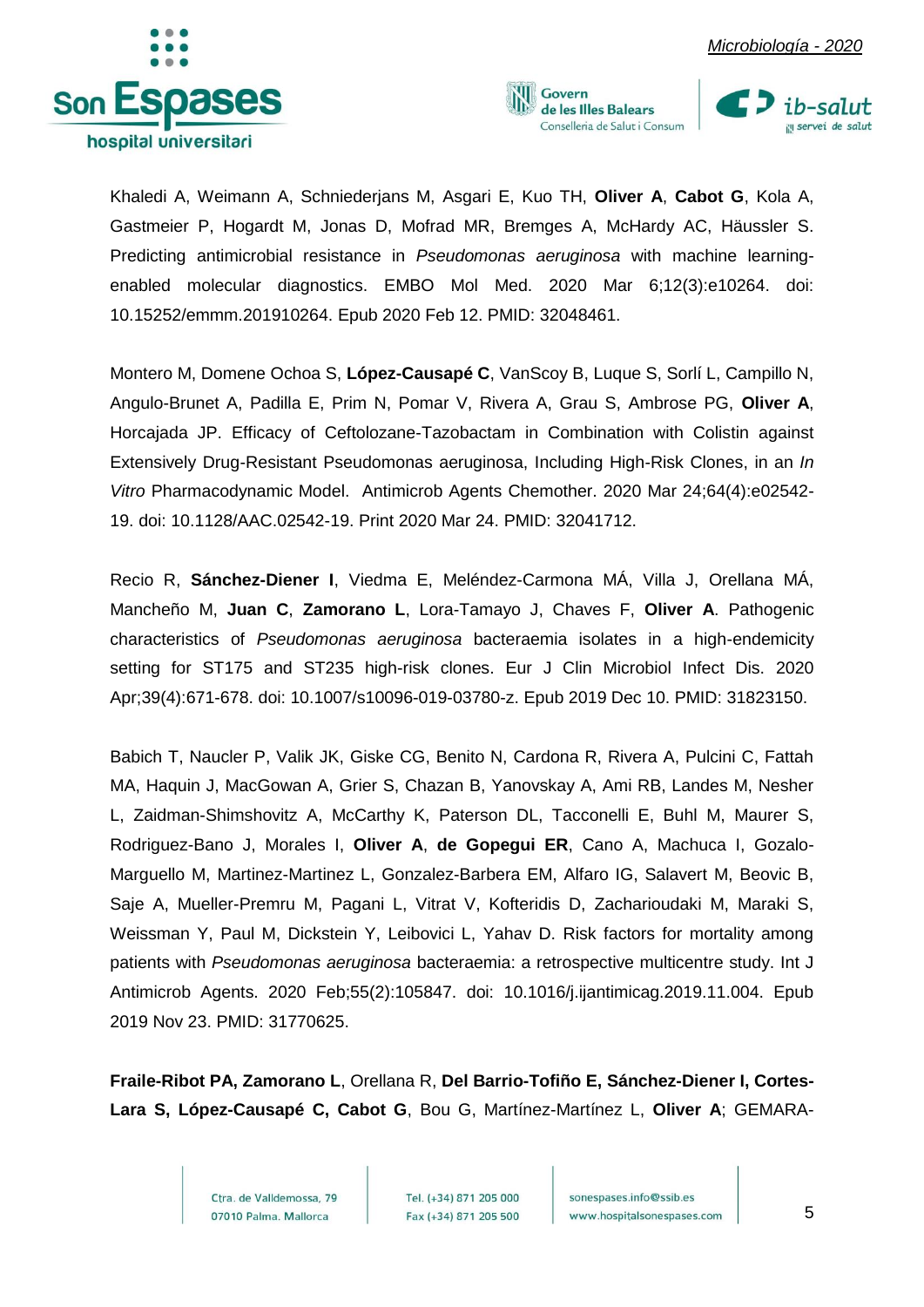





SEIMC/REIPI Pseudomonas Study Group. Activity of Imipenem-Relebactam against a Large Collection of *Pseudomonas aeruginosa* Clinical Isolates and Isogenic beta-Lactam-Resistant Mutants. Antimicrob Agents Chemother. 2020 Jan 27;64(2):e02165-19. doi: 10.1128/AAC.02165-19. Print 2020 Jan 27. PMID: 31740559.

Mack AR, Barnes MD, Taracila MA, Hujer AM, Hujer KM, **Cabot G**, Feldgarden M, Haft DH, Klimke W, van den Akker F, Vila AJ, Smania A, Haider S, Papp-Wallace KM, Bradford PA, Rossolini GM, Docquier JD, Frère JM, Galleni M, Hanson ND, **Oliver A**, Plésiat P, Poirel L, Nordmann P, Palzkill TG, Jacoby GA, Bush K, Bonomo RA. A Standard Numbering Scheme for Class C beta-Lactamases. Antimicrob Agents Chemother. 2020 Feb 21;64(3):e01841-19. doi: 10.1128/AAC.01841-19. Print 2020 Feb 21. PMID: 31712217.

**Arcay RM, Suárez-Bode L, López-Causapé C, Oliver A, Mena A**. Emergence of high-level and stable metronidazole resistance in *Clostridioides difficile.* Int J Antimicrob Agents. 2020 Jan;55(1):105830. doi: 10.1016/j.ijantimicag.2019.10.011. Epub 2019 Nov 21. PMID: 31669741.

Pincus NB, Bachta KER, Ozer EA, Allen JP, Pura ON, Qi C, Rhodes NJ, Marty FM, Pandit A, Mekalanos JJ, **Oliver A**, Hauser AR. Long-term Persistence of an Extensively Drug-Resistant Subclade of Globally Distributed *Pseudomonas aeruginosa* Clonal Complex 446 in an Academic Medical Center. Clin Infect Dis. 2020 Sep 12;71(6):1524-1531. doi: 10.1093/cid/ciz973. PMID: 31583403.

Babich T, Naucler P, Valik JK, Giske CG, Benito N, Cardona R, Rivera A, Pulcini C, Abdel Fattah M, Haquin J, Macgowan A, Grier S, Gibbs J, Chazan B, Yanovskay A, Ben Ami R, Landes M, Nesher L, Zaidman-Shimshovitz A, McCarthy K, Paterson DL, Tacconelli E, Buhl M, Mauer S, Rodriguez-Bano J, Morales I, **Oliver A**, **Ruiz De Gopegui E**, Cano A, Machuca I, Gozalo-Marguello M, Martinez Martinez L, Gonzalez-Barbera EM, Alfaro IG, Salavert M, Beovic B, Saje A, Mueller-Premru M, Pagani L, Vitrat V, Kofteridis D, Zacharioudaki M, Maraki S, Weissman Y, Paul M, Dickstein Y, Leibovici L, Yahav D.Ceftazidime, Carbapenems, or Piperacillin-tazobactam as Single Definitive Therapy for *Pseudomonas* 

> Ctra, de Valldemossa, 79 07010 Palma. Mallorca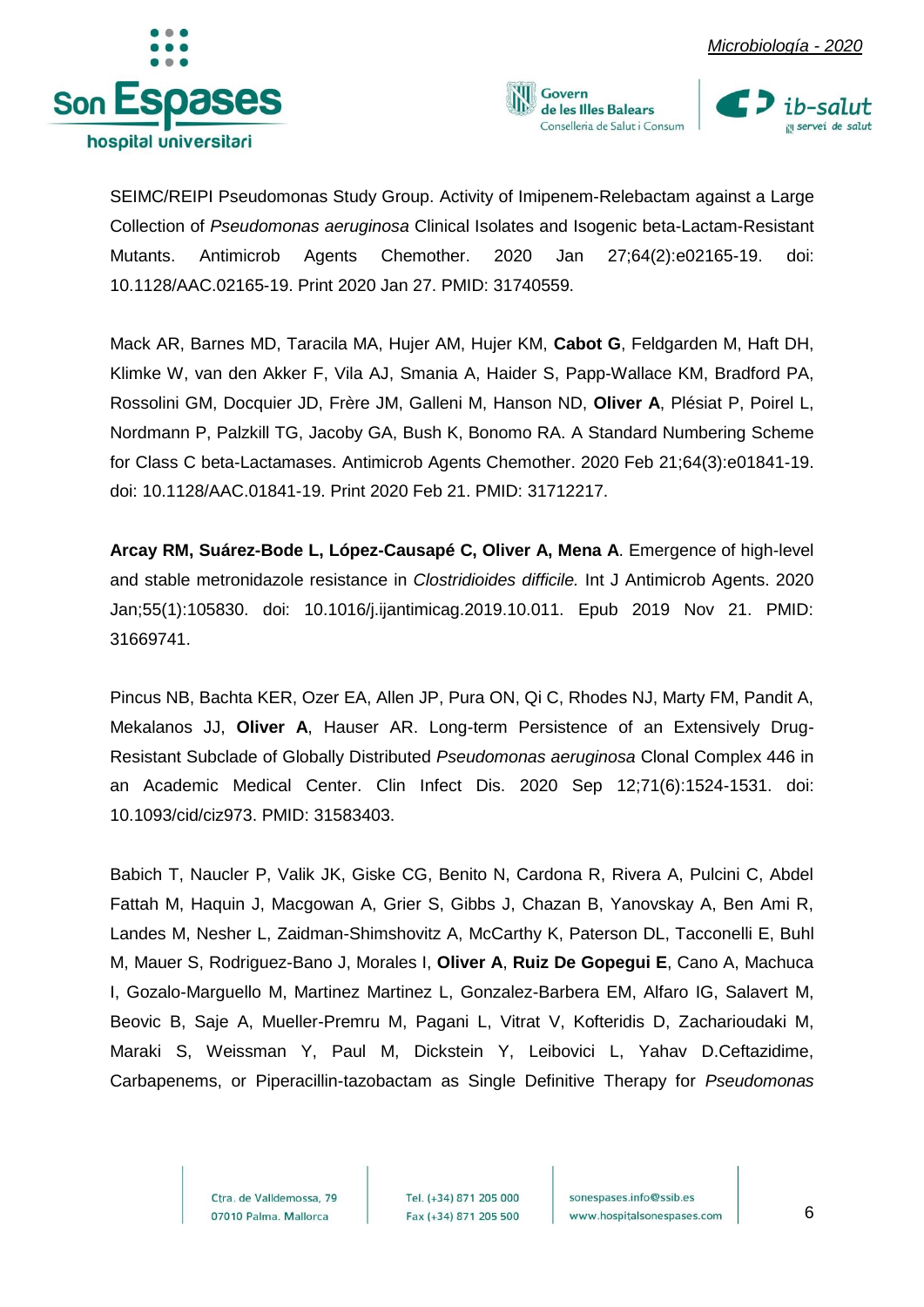







*aeruginosa* Bloodstream Infection: A Multisite Retrospective Study. Clin Infect Dis. 2020 May 23;70(11):2270-2280. doi: 10.1093/cid/ciz668. PMID: 31323088.

**Sánchez-Diener I, Zamorano L**, Peña C, Ocampo-Sosa A, **Cabot G**, Gómez-Zorrilla S, Almirante B, Aguilar M, Granados A, Calbo E, Rodriguez-Baño J, Rodríguez-López F, Tubau F, Martínez-Martínez L, Navas A, **Oliver A**. Weighting the impact of virulence on the outcome of *Pseudomonas aeruginosa* bloodstream infections. Clin Microbiol Infect. 2020 Mar;26(3):351-357. doi: 10.1016/j.cmi.2019.06.034. Epub 2019 Jul 6. PMID: 31288102.

Del Rosal T, Méndez-Echevarría A, García-Vera C, Escosa-García L, Agud M, Chaves F, Román F, Gutiérrez-Fernández J, **Ruiz de Gopegui E**, Ruiz-Carrascoso G, Ruiz-Gallego MDC, Bernet A, Quevedo SM, Fernández-Verdugo AM, Díez-Sebastián J, Calvo C; COSACO Study Group. *Staphylococcus aureus* nasal colonization in Spanish children. The COSACO Nationwide Surveillance Study. Infect Drug Resist. 2020; 13: 4643-4651. PMID: 33380814.

Zaida Herrador, José A Pérez-Molina, César Augusto Henríquez Camacho, Azucena Rodriguez-Guardado, Pau Bosch-Nicolau , Eva Calabuig , Angel Domínguez-Castellano, María Asunción Pérez-Jacoiste , M Concepción Ladrón de Guevara , **Ana Mena** , Jose Manuel Ruiz-Giardin , Diego Torrús , Philip Wikman-Jorgensen , Agustín Benito , Rogelio López-Vélez , REDIVI Study Group. Imported cysticercosis in Spain: A retrospective case series from the +REDIVI Collaborative Network. Travel Med Infect Dis. Sep-Oct 2020;37:101683. doi: 10.1016/j.tmaid.2020.101683.

Sayed ARM, Shah NR, Basso KB, Kamat M, Jiao Y, **Moya B**, Sutaria DS, Lang Y, Tao X, Liu W, Shin E, Zhou J, Werkman C, Louie A, Drusano GL, Bulitta JB. First penicillin-binding protein occupancy patterns for 15 β-lactams and β-lactamase inhibitors in *Mycobacterium abscessus*. Antimicrob Agents Chemother. 2020 Oct 26;. doi: 10.1128/AAC.01956-20. [PMID:](https://pubmed.ncbi.nlm.nih.gov/33106266/)  [33106266.](https://pubmed.ncbi.nlm.nih.gov/33106266/)

Kim TH, Tao X, **Moya B**, Jiao Y, Green K, Zhou J, Lang Y, Sutaria DS, Zavascki AP, Barth AL, Reeve SM, Schweizer HP, Lucas DD, Boyce JD, Bonomo RA, Lee RE, Shin BS, Louie A,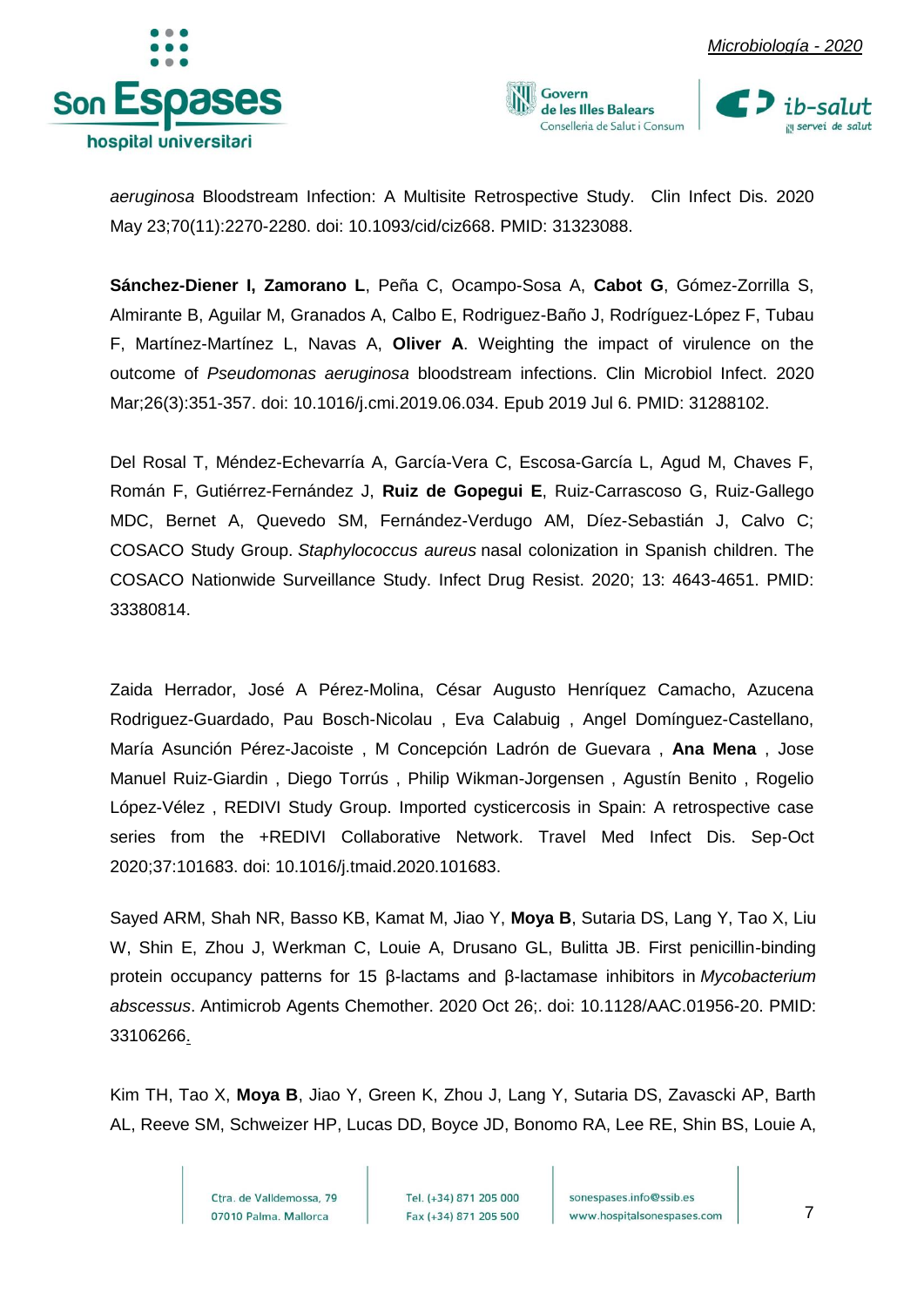



Drusano GL, Bulitta JB. Novel cassette assay to quantify the outer membrane permeability of five β-lactams simultaneously in carbapenem-resistant *Klebsiella pneumoniae* and *Enterobacter cloacae.* mBio. 2020; 11(1): e03189-19. [PMID: 32047131.](https://www.ncbi.nlm.nih.gov/pubmed/32047131)

<span id="page-8-0"></span>**Publicaciones en revistas Nacionales**

**Mulet X,** Fernández-Esgueva M**, Norte C, Zamorano L, Del Barrio-Tofiño E, Oliver A**; GEMARA SEIMC REIPI Pseudomonas study group. Validation of MALDI-TOF for the early detection of the ST175 high-risk clone of *Pseudomonas aeruginosa* in clinical isolates belonging to a Spanish nationwide multicenter study. Enferm Infecc Microbiol Clin. 2020 Jul 15:S0213-005X(20)30221-4. doi: 10.1016/j.eimc.2020.05.022. Online ahead of print. PMID: 32680798.

Cantón R, **Oliver A**, Alós JI, de Benito N, Bou G, Campos J, Calvo J, Canut A, Castillo J, Cercenado E, Domínguez MÁ, Fernández-Cuenca F, Guinea J, Larrosa N, Liñares J, López-Cerero L, López-Navas A, Marco F, Mirelis B, Moreno-Romo MÁ, Morosini MI, Navarro F, Oteo J, Pascual Á, Pérez-Trallero E, Pérez-Vázquez M, Soriano A, Torres C, Vila J, Martínez-Martínez L. Recommendations of the Spanish Antibiogram Committee (COESANT) for selecting antimicrobial agents and concentrations for in vitro susceptibility studies using automated systems. Enferm Infecc Microbiol Clin. 2020 Apr;38(4):182-187. doi: 10.1016/j.eimc.2019.01.017. Epub 2019 Mar 14. PMID: 30878313.

Larrosa MN, Benito N, Cantón R, Canut A, Cercenado E, Fernández-Cuenca F, Guinea J, López-Navas A, Moreno MÁ, **Oliver A**, Martínez-Martínez L. From CLSI to EUCAST, a necessary step in Spanish laboratories. Enferm Infecc Microbiol Clin. 2020 Feb;38(2):79-83. doi: 10.1016/j.eimc.2018.09.014. Epub 2018 Nov 5. PMID: 30409509.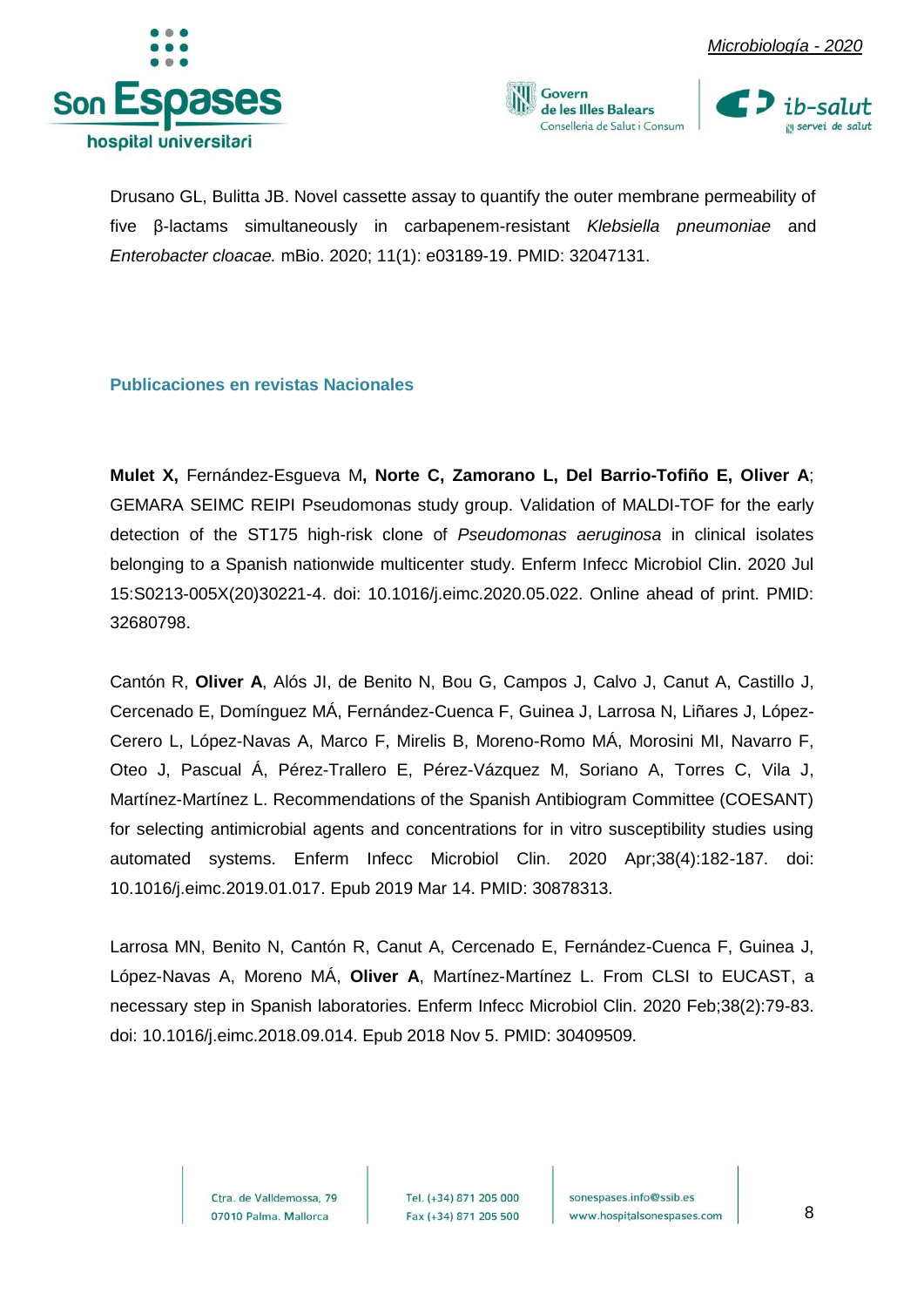





Rodríguez-García J, Fernández-Santos R, **Ruiz de Gopegui E**, Hidalgo-Pardo O. Prevención de la enfermedad neumocócica invasiva en el paciente asplénico [Invasive pneumococcal infection prevention in asplenic patients]. Rev Esp Quimioter. 2020; 33: 78- 79. PMID: 31902200.

Fernández-Esgueva M, López-Calleja AI, **Mulet X**, **Fraile-Ribot PA**, **Cabot G**, **Huarte R**, **Rezusta A**, **Oliver A**. Characterization of AmpC β-lactamase mutations of extensively drugresistant *Pseudomonas aeruginosa* isolates that develop resistance to ceftolozane/tazobactam during therapy. Enferm Infecc Microbiol Clin. 2020 Dec;38(10):474- 478. doi: 10.1016/j.eimc.2020.01.017. Epub 2020 Mar 3. PMID: 32143893.

**Reina J**, Sala E, **Fraile P**. [Viral etiology of exacerbations of patients with chronic obstructive](https://pubmed.ncbi.nlm.nih.gov/32959022/)  [pulmonary disease during the winter season.](https://pubmed.ncbi.nlm.nih.gov/32959022/) Med Clin (Engl Ed). 2020 Oct 9;155(7):315- 316. doi: 10.1016/j.medcle.2019.05.038. Epub 2020 Sep 17.PMID: 3295902.

**Reina J, Suarez L, Lara P.** [Detection of respiratory viruses in patients with suspected](https://pubmed.ncbi.nlm.nih.gov/32586631/)  [SARS-CoV-2 infection.](https://pubmed.ncbi.nlm.nih.gov/32586631/) Enferm Infecc Microbiol Clin. 2021 Jan;39(1):52-53. doi: 10.1016/j.eimc.2020.05.006. Epub 2020 May 23.PMID: 32586631.

**Reina J.** [\[The SARS-CoV-2, a new pandemic zoonosis that threatens the world\].](https://pubmed.ncbi.nlm.nih.gov/32565763/) Vacunas. 2020 Jan-Jun;21(1):17-22. doi: 10.1016/j.vacun.2020.03.001. Epub 2020 Apr 4.PMID: 32565763.

**Reina J**, **Suarez L**. [\[Evaluation of different genes in the RT-PCR detection of SARS-CoV-2](https://pubmed.ncbi.nlm.nih.gov/32459081/)  [in respiratory samples and its evolution in infection\].](https://pubmed.ncbi.nlm.nih.gov/32459081/) Rev Esp Quimioter. 2020 Aug;33(4):292-293. doi: 10.37201/req/045.2020. Epub 2020 May 27.PMID: 32459081.

**Reina J.** [\[Remdesivir, the antiviral hope against SARS-CoV-2\].](https://pubmed.ncbi.nlm.nih.gov/32239125/) Rev Esp Quimioter. 2020 Jun;33(3):176-179. doi: 10.37201/req/098.2020. Epub 2020 Apr 1.PMID: 32239125.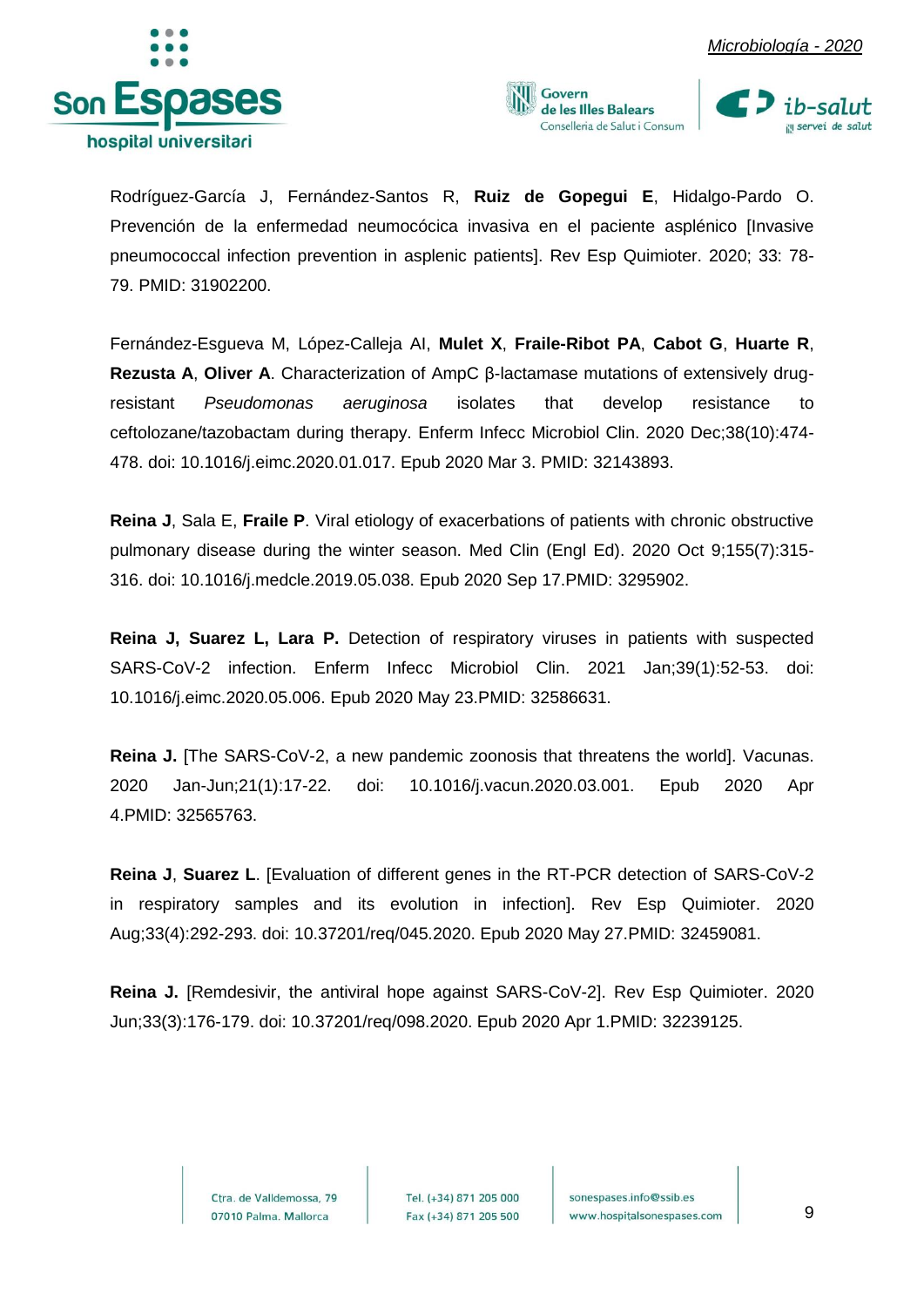





**Reina J**, Dueñas J. [Analysis of influenza types and subtypes according to pediatric age in the last four epidemic seasons]. Rev Esp Quimioter. 2020 Apr;33(2):149-150. doi: 10.37201/req/089.2019. Epub 2020 Mar 10.PMID: 32154693.

**Reina J**, Sala E, **Fraile P**. [Viral etiology of exacerbations of patients with chronic obstructive](https://pubmed.ncbi.nlm.nih.gov/31530367/)  [pulmonary disease during the winter season.](https://pubmed.ncbi.nlm.nih.gov/31530367/) Med Clin (Barc). 2020 Oct 9;155(7):315-316. doi: 10.1016/j.medcli.2019.05.025. Epub 2019 Sep 15.PMID: 31530367.

### <span id="page-10-0"></span>**Comunicaciones a Congresos Internacionales**

*S. Cortes-Lara\* (Palma, Spain), C. Lopez Causape, E. Del Barrio-Tofiño, A. Oliver*. Predicting *Pseudomonas aeruginosa* susceptibility phenotypes from whole genome sequence resistome analysis. ECCMID 2020, abstract *1073 (Comunicación oral).*

#### **Posters:**

*J. Arca Suárez\* (Cádiz, Spain), J. Vazquez-Ucha, P. Fraile, Ribot, G. Cabot, C. Lasarte, M. Rodriguez-Iglesias, F. Galan-Sanchez, A. Beceiro, A. Oliver, G. Bou Arevalo.* Deciphering the biochemical features of PDC-315, a ceftolozane-hydrolyzing *Pseudomonas*-derived cephalosporinase selected *in vivo.* ECCMID 2020, abstract 2310.

*J. Arca Suárez\* (Cádiz, Spain), C. Lasarte, J. Vazquez-Ucha, I. Guerrero Lozano, M. Rodriguez-Iglesias, F. Galan-Sanchez, A. Beceiro, G. Bou Arevalo In vivo acquisition of* oxacillinase-mediated resistance to ceftolozane/tazobactam and ceftazidime/avibactam in *Pseudomonas aeruginosa.* ECCMID 2020, abstract 2323.

*M. Hernández García\* (Madrid, Spain), S. García-Fernández, M. García-Castillo, G. Bou Arevalo, E. Cercenado, M. Delgado-Valverde, A. Oliver, C. Pitart, J. Rodríguez-Lozano, N. Tormo, D. Lopez, J. Diaz-Regañon, R. Canton Moreno.* Characterisation of ceftolozane/tazobactam resistance among *Enterobacterales* and *Pseudomonas aeruginosa* 

> Ctra, de Valldemossa, 79 07010 Palma. Mallorca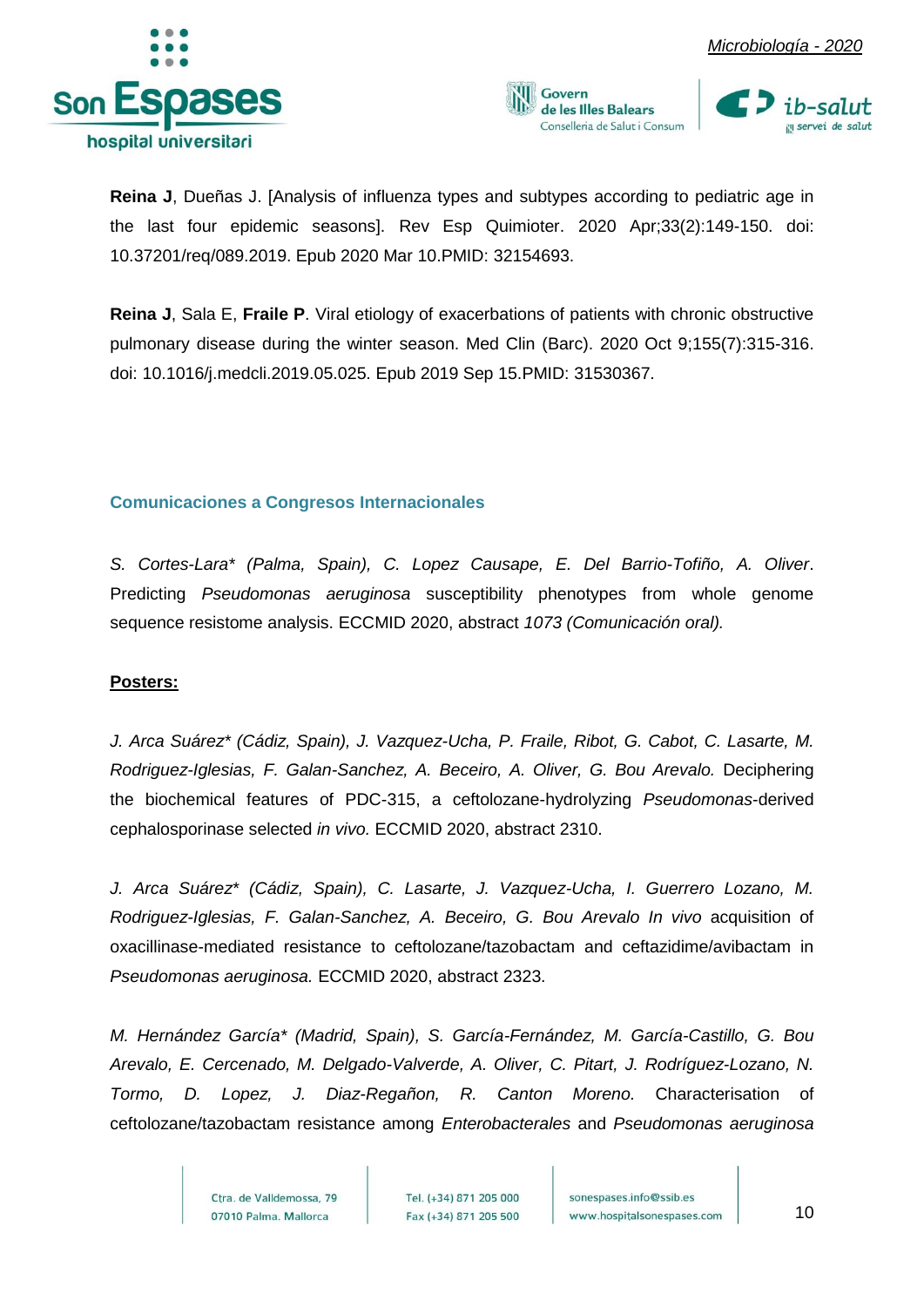





isolates recovered during the SUPERIOR study using whole genome sequencing. ECCMID 2020, abstract *3036.*

*G. Cabot\* (Palma, Spain), P. Lara-Esbri, X. Mulet, A. Oliver.* Whole genome sequencebased PCR for the rapid identification of *Pseudomonas aeruginosa* ST175 highrisk clone isolates directly from clinical samples. ECCMID 2020, abstract *2519.*

*F. Becerra\* (Madrid, Spain), D. Gijón, I. Merino Velasco, S. Gómez-Zorrilla, A. Siverio, D. Berbel Palau, C. Sanchez Carrillo, E. Cercenado, A. Rivera, A. De Malet, M. Xercavins, E. Ruiz, L. Canoura-Fernández, J. Martínez Martínez, S. Salvo, J. Del Pozo, M. Cuesta, D. Lopez, J. Diaz-Regañon, R. Canton Moreno, A. Oliver, J. Horcajada, P. Ruiz-Garbajosa*Significant increase of CTX-M-15-ST131 and emergence of CTX-M-27-ST31 *Escherichia coli* high-risk clones causing healthcare-associated bacteraemia of urinary origin in Spain (ITUBRAS-2 project). ECCMID 2020, abstract *4027.*

*F. Becerra\* (Madrid, Spain), D. Gijón, I. Merino Velasco, S. Gómez-Zorrilla, A. Siverio, D. Berbel Palau, C. Sanchez Carrillo, E. Cercenado, A. Rivera, A. De Malet, M. Xercavins, E. Ruiz, L. Canoura-Fernández, J. Martínez Martínez, S. Salvo, J. Del Pozo, M. Cuesta, D. Lopez, J. Diaz-Regañon, R. Canton Moreno, A. Oliver, J. Horcajada, P. Ruiz-Garbajosa.*  ESBL- and/or carbapenemase-producing *Klebsiella pneumoniae* with multidrug-resistant phenotypes as a main cause of non-*Escherichia coli Enterobacterales* healthcare-associated bacteraemia of urinary origin episodes in Spain. ECCMID 2020, abstract *7819.*

*M. Gomis Font\* (Palma de Mallorca, Spain), G. Cabot, I. Sánchez-Diener, L. Zamorano, A. Oliver. In vitro* dynamics and mechanisms of resistance development to imipenem and imipenem/relebactam in *Pseudomonas aeruginosa.* ECCMID 2020, abstract *2020.*

*M. Montero\* (Barcelona, Spain), S. Domene Ochoa, C. Lopez Causape, B. Vanscoy, S. Luque, L. Sorlí, A. Angulo, E. Padilla, N. Prim, V. Pomar, A. Rivera, N. Campillo, S. Grau, P. Ambrose, A. Oliver, J. Horcajada.* Efficacy of ceftolozane-tazobactam in combination with colistin against extensively drug-resistant *Pseudomonas aeruginosa* including high risk clones, in an *in vitro* pharmacodynamic model. ECCMID 2020, abstract *4927.*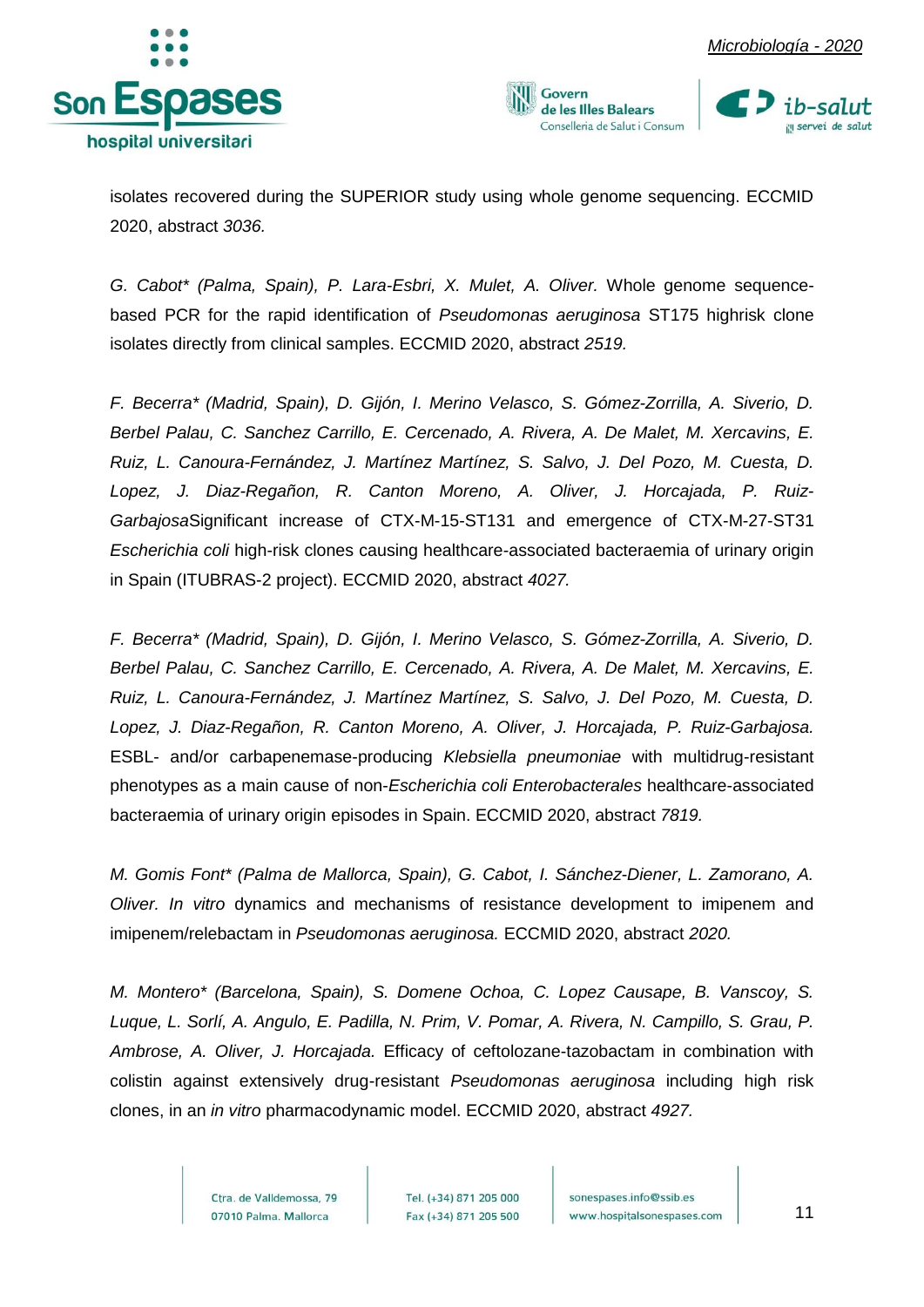



*B. Moya, S. Bhagwat, G. Cabot\* (Palma, Spain), G. Bou Arevalo, M. Patel, A. Oliver* Complementary inhibition of penicillin binding proteins by cefepime and zidebactam in presence of VIM-1 results in potent *in vitro* and *in vivo* bactericidal action against metallo-βlactamase producing *Pseudomonas aeruginosa.* ECCMID 2020, abstract *2249.*

Govern

de les Illes Balears Conselleria de Salut i Consum

*C. Lasarte\* (A Coruña, Spain), J. Vazquez-Ucha, J. Arca Suárez, G. Torrens, C. Juan Nicolau, A. Oliver, G. Bou Arevalo, C. Gonzalez-Bello, A. Beceiro*. Activity of the β-Lactamase inhibitor LN-1-255 against ceftazidime-resistant AmpC-hyperproducing *Pseudomonas aeruginosa.* ECCMID 2020, abstract *3959.*

*M. Montero\* (Barcelona, Spain), S. Domene Ochoa, C. Lopez Causape, B. Vanscoy, S. Luque, L. Sorlí, A. Angulo, E. Padilla, N. Prim, V. Pomar, A. Rivera, N. Campillo, S. Grau, P. Ambrose, A. Oliver, J. Horcajada*. Impact of alternative dosing infusions of ceftolozanetazobactam monotherapy against extremely-resistant *Pseudomonas aeruginosa*  sequence type 175 isolates with different susceptibility profile ranging from 2 to 16 mg/L in a hollow-fibre infection model. ECCMID 2020, abstract *5312.*

*M. Mancheno-Losa\* (Madrid, Spain), J. Lora-Tamayo, E. Benavent Palomares, L. Sorlí, M. Riera Jaume, J. Cobo, N. Benito, L. Morata, A. Ribera, R. Rigo, S. Luque, A. Bahamonde, B. Sobrino, M. Del Toro, M. Fernandez Sampedro, J. Barbero Allende, E. Muñez Rubio, J. Esteban-Moreno, A. Oliver, I. García, F. Chaves, O. Murillo.* Successful treatment of osteoarticular infections caused by quinolone-resistant Gram-negative bacilli with colistin plus β-lactams: preliminary results of a prospective multi-centre clinical study. ECCMID 2020, abstract *5395.*

Healthcare-associated bacteraemic urinary tract infections: results of the prospective multicentre ITUBRAS-2 project. *S. Gómez-Zorrilla\* (Barcelona, Spain), I. López Montesinos, F. Becerra, E. Ruiz, I. Grau, V. Pintado, B. Padilla, N. Benito, L. Boix-Palop, M. Gutierrez, M. Peñaranda Vera, M. Gamallo, J. Martinez Martinez, E. Morte, J. Del Pozo, X. Duran, J. Diaz-Regañon, D. Lopez, R. Canton Moreno, A. Oliver, P. Ruiz-Garbajosa, J. Horcajada.* ECCMID 2020, abstract *6109*.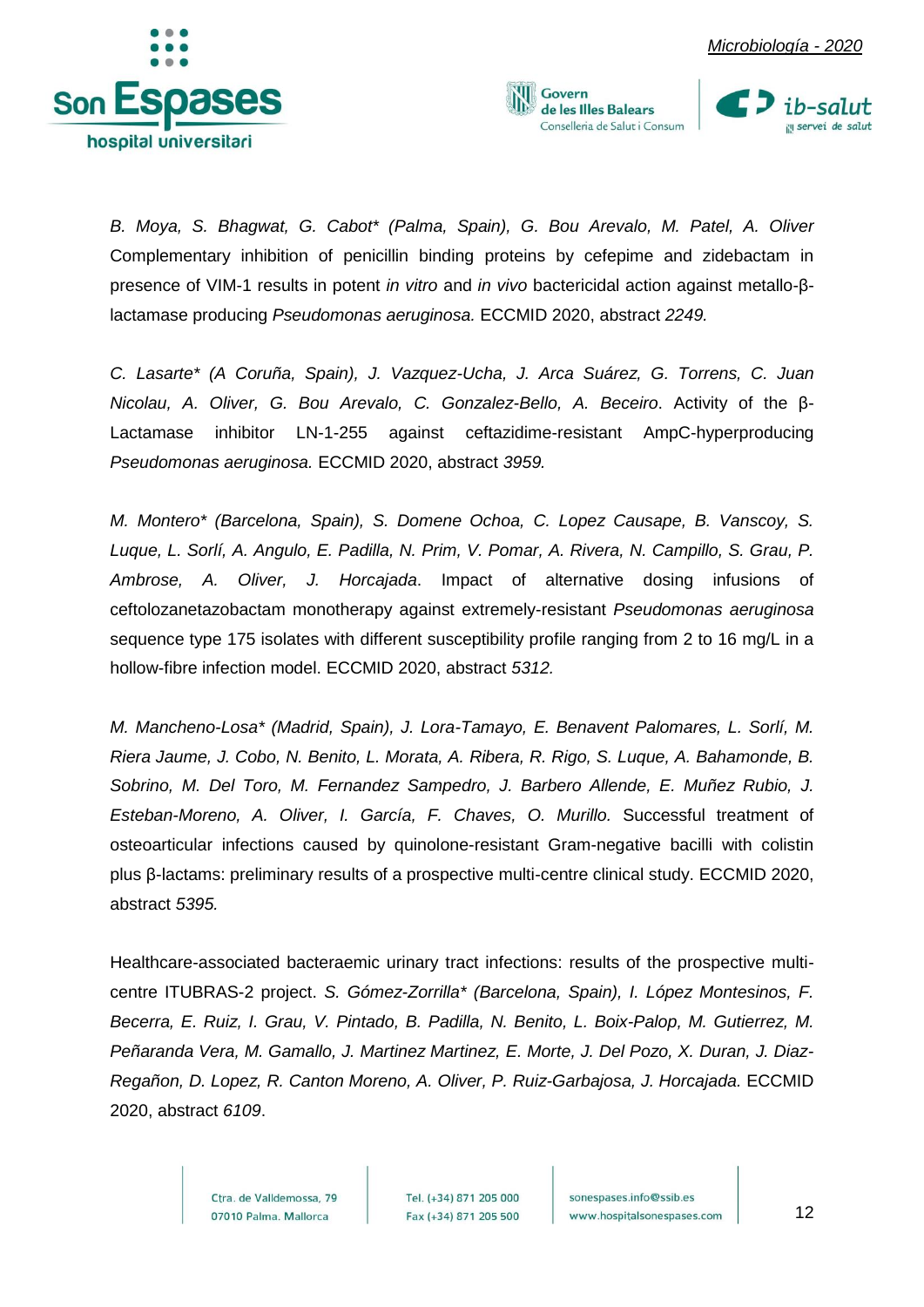



*A. Ambroa Abalo\* (A Coruña, Spain), L. Blasco, C. Lopez Causape, R. Trastoy Pena, L. Fernandez Garcia, I. Bleriot Rial, M. Ponce-Alonso, O. Pacios, M. Lopez, R. Del Campo, R. Canton Moreno, T. Kidd, G. Bou Arevalo, A. Oliver, M. Tomas*. Filamentous bacteriophage (Pf-8) in *Pseudomonas aeruginosa* isolates belonging to the international cystic fibrosis clone (CC274)*.* ECCMID 2020, abstract *1255*

Govern

de les Illes Balears Conselleria de Salut i Consum

Gabriel Torrens, Maria Escobar-Salom, Isabel María Barceló-Munar, Carlos Ramón-Pallín, Antonio Oliver, Carlos Juan. Impact of peptidoglycan recycling blockade and expression of horizontally-acquired β-lactamases on Pseudomonas aeruginosa virulence. Federation of European Microbiological Societies (FEMS) Online Conference on Microbiology. 28-31 octubre 2020.

P. García, M. Viñado, B. Romero, J. Colomina Rodríguez, O. Martinez, G. MartinSaco, N. Sanchez Oliver, E. Alcoceba, L. Villa, A. Torreblanca, T. Pumarola-Suñé, Y. Hoyos-Mallecot, J. Serra Pladevall. Evaluation of ResistancePlus GC assay for the detection of Neisseria gonorrhoeae and markers associated with ciprofloxacin-susceptibility and resistance P. Salmerón\* (Barcelona, Spain), (código abstract: 7425). ECCMID 2020.

Antifungal susceptibility description in Candida parapsilosis bloodstream infection: is there a change in the last years? Adrian Ferre Beltran\*1 , Alexandre Olmos Torres1 , Helem Vilchez Rueda1 , Francisco Fanjul Losa1 , Eva Alcoceba1 , Antonio Oliver1 **,** Javier Murillas Angoiti1, Melchor Riera (código abstract: 3659 ). ECCMID 2020.

Lang Y, Tao X, Zhou J, Shah N, Sutaria D, Ropy A, Moya B, Jiao Y, Louie A, Drusano G, Schweizer H, Bonomo R, Bulitta J. Characterizing Outer Membrane (OM) Permeability for β-lactam Antibiotics in *Acinetobacter baumannii* strain HUMC1. Poster: P2321. 30th European Congress of Clinical Microbiology and Infectious Diseases (ECCMID), Paris, France; April 18-20, 2020.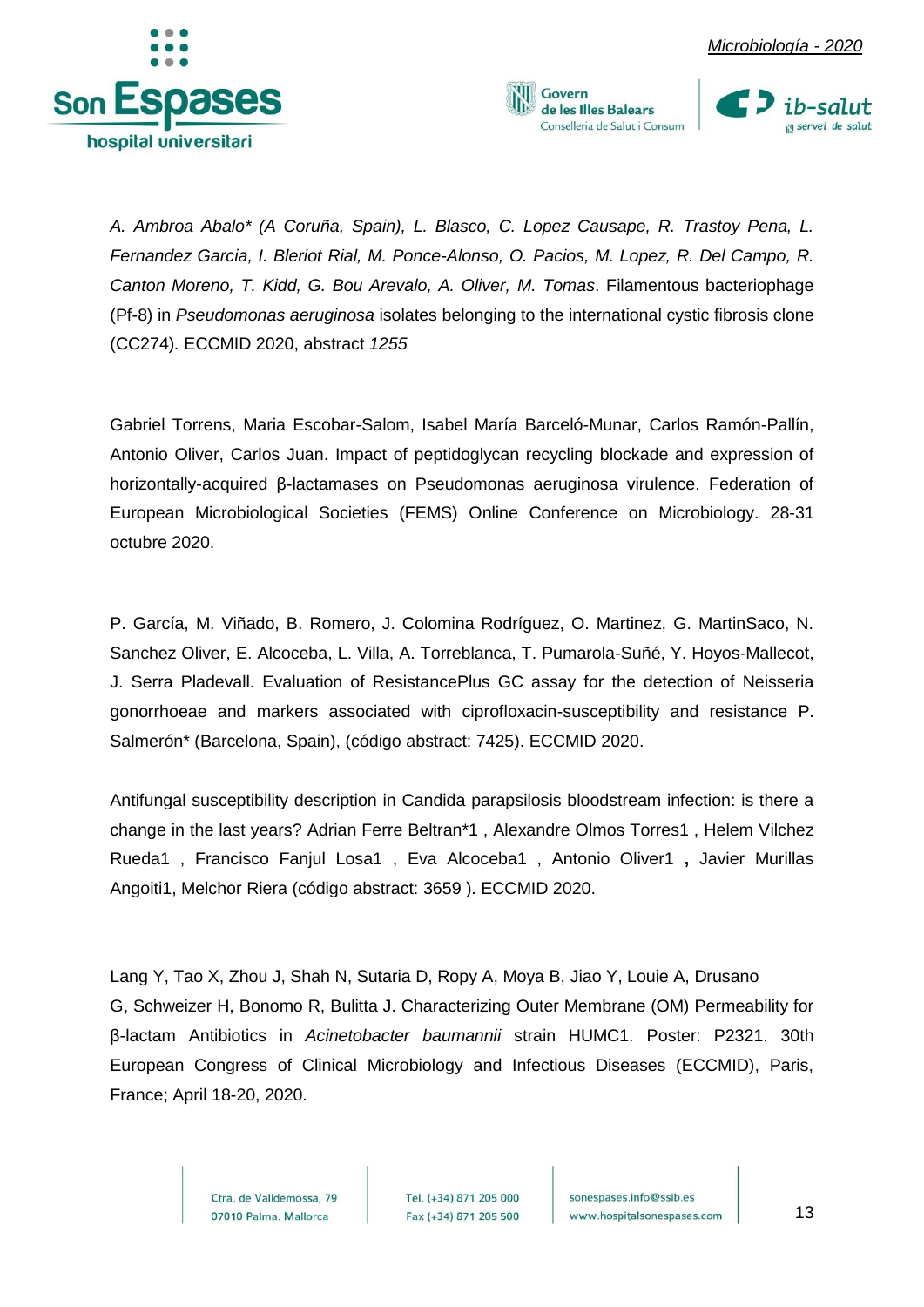



Govern de les Illes Balears Conselleria de Salut i Consum



<span id="page-14-0"></span>**Comunicaciones a Congresos Nacionales**

#### **Posters:**

Becerra Aparicio F, Gijón D, Merino I, Gómez Zorrila S, Siverio A, Berbel D, Sánchez Carrillo C, Cercenado E, Rivera A, De Malet A, Xercavins M, Ruiz de Gopegui E, Canoura Fernández L, Martínez JA, Salvo S, Del Pozo JL, López Mendoza D, Díaz-Regañón J, Horcajada JP, Ruiz Garbajosa P. Alta prevalencia *de Klebsiella pneumoniae* multirresistente causante de bacteriemia de origen urinario asociada a la asistencia sanitaria en España. Resultados del proyecto ITUBRAS-2. Sociedad Española de Enfermedades Infecciosas y Microbiología Clínica (SEIMC). Libro *Abstract* 2020. Comunicación nº 066.

Becerra Aparicio F, Gijón D, Merino I, Gómez Zorrilla S, Siverio A, Berbel D, Sánchez Carrillo C, Cercenado E, Rivera A, De Malet A, Xercavins M, Ruiz de Gopegui E, Canoura-Fernández L, Martínez JA, Salvo S, Del Pozo JL, López Mendoza D, Díaz-Regañón J, Horcajada JP, Ruiz-Garbajosa P. Aumento significativo del CAR-CTX-M-15-ST131- *Escherichia coli* y emergencia de CTX-M-27 como causa de bacteriemia de origen urinario asociada a la asistencia sanitaria en España (Proyecto ITUBRAS-2). Sociedad Española de Enfermedades Infecciosas y Microbiología Clínica (SEIMC). Libro *Abstract* 2020. Comunicación nº 076.

Del Rosal Rabes T, Calvo Rey C, Quevedo Soriano S, Chaves Sánchez F, Ruiz Carrascoso G, Méndez Echevarría A, García Vera C, Ruiz de Gopegui E, Ruiz Gallego C, López Hernández I, Gutiérrez Fernández J, Galán Navarro MI, Nogueira González B, Salas Venero CA, Martínez Ramírez NM, Azcona-Gutiérrez JM, Leal Negredo A, Esteban Redondo C, Quílez Ágreda D, Román F. Características de las cepas de *Staphylococcus aureus* colonizadoras de niños sanos de la comunidad en España. Sociedad Española de Enfermedades Infecciosas y Microbiología Clínica (SEIMC). Libro *Abstract* 2020. Comunicación nº 080.

Fernández Ruiz S, Ruiz de Gopegui Bordes E, Dueñas Morales J, Campins Rosselló AA, Pérez Sáenz JL, Oliver Palomo A. Enfermedad meningocócica invasiva (EMI) en un hospital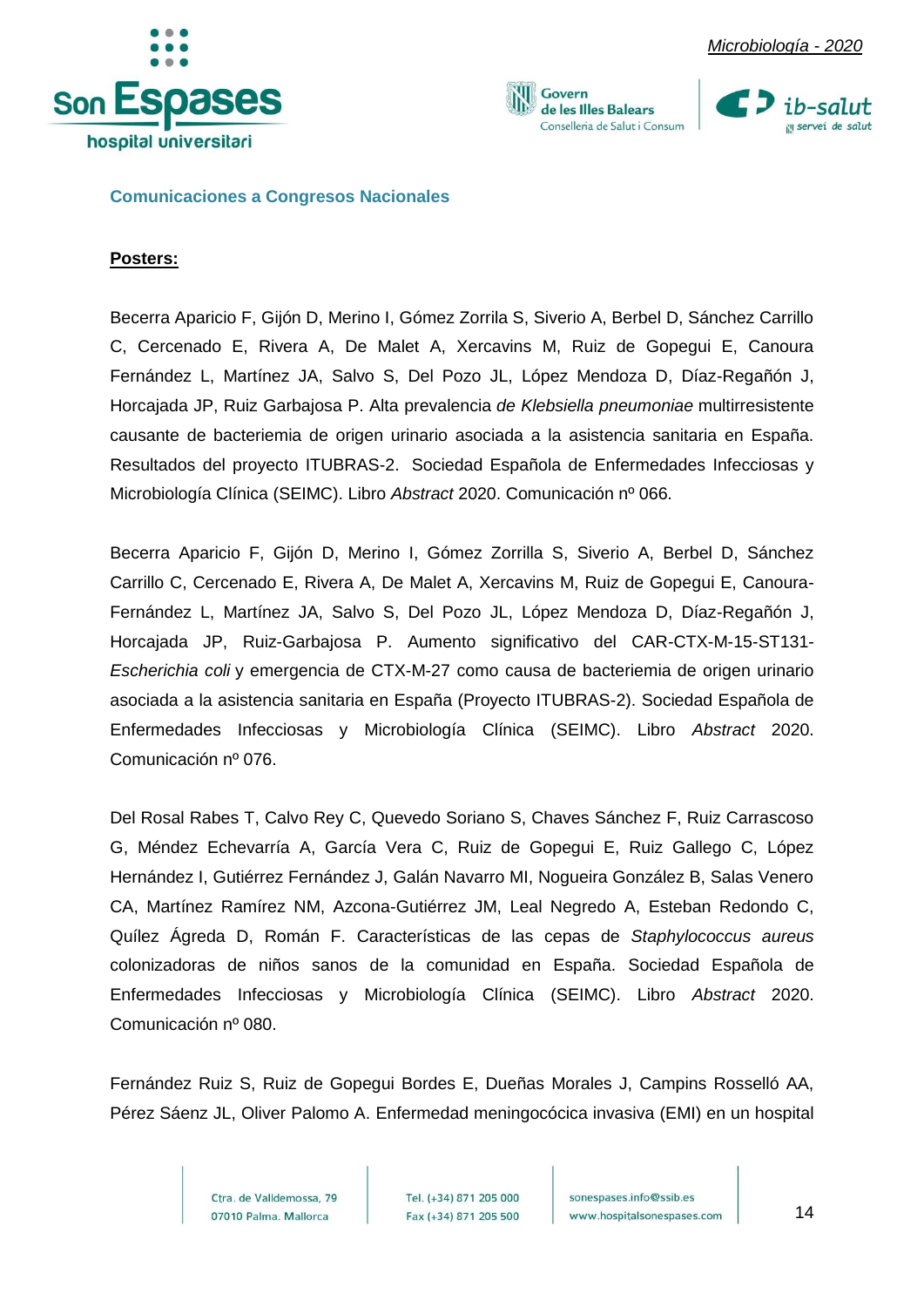





de Mallorca: características clínicas y utilidad de la PCR. Sociedad Española de Enfermedades Infecciosas y Microbiología Clínica (SEIMC). Libro *Abstract* 2020. Comunicación nº 500.

Ruiz de Gopegui Bordes E, Pérez Sáenz JL, Garau Colom MM, Payeras Cifre A, Peñaranda Vera M, Oliver Palomo A. Incremento de la enfermedad neumocócica invasiva por serotipo 8 en dos hospitales de Mallorca tras la introducción de la vacuna tridecavalente conjugada (2013- 2019). Sociedad Española de Enfermedades Infecciosas y Microbiología Clínica (SEIMC). Libro *Abstract* 2020. Comunicación nº 566.

Gómez-Zorrilla S, López-Montesinos I, Becerra-Aparicio F, Ruiz de Gopegui E, Grau I, Pintado V, Padilla B, Benito N, Boix-Palop L, Gutiérrez M, Peñaranda M, Gamallo R, Martínez JA, Morte E, Durán-Jordà X, Díaz Regañón J, López-Mendoza D, Oliver A, Ruiz-Garbajosa P, Horcajada JP. Bacteriemias de origen urinario relacionadas con la asistencia sanitaria: características clínicas y epidemiológicas según el microorganismo causante. Sociedad Española de Enfermedades Infecciosas y Microbiología Clínica (SEIMC). Libro *Abstract* 2020. Comunicación nº 931.

Santos Pinheiro Da Silva Martins AM, Cañabate Figuerola A, Mut Ramon G, Lara-Esbrí P, Vílchez Rueda HH, Fanjul Losa FJ, Ruiz de Gopegui E, Riera Jaume M. Manejo de las bacteriemias por *Staphylococcus aureus* en un hospital terciario. Sociedad Española de Enfermedades Infecciosas y Microbiología Clínica (SEIMC). Libro *Abstract* 2020. Comunicación nº 950.

Belda Álvarez M, Guna Serrano MDR, Orta N, Valero I, Ovies M, Poveda M, Ruiz de Gopegui E, Gimeno Cardona C. Evaluación de los resultados del Control de Calidad SEIMC para el diagnóstico del complejo *Mycobacterium tuberculosis* durante el periodo 1998-2019. Sociedad Española de Enfermedades Infecciosas y Microbiología Clínica (SEIMC). Libro *Abstract* 2020. Comunicación nº 965.

Belda Álvarez M, Guna Serrano MDR, Orta N, Valero I, Ovies M, Poveda M, Ruiz de Gopegui E, Gimeno Cardona C. Evaluación de los resultados del Control de Calidad SEIMC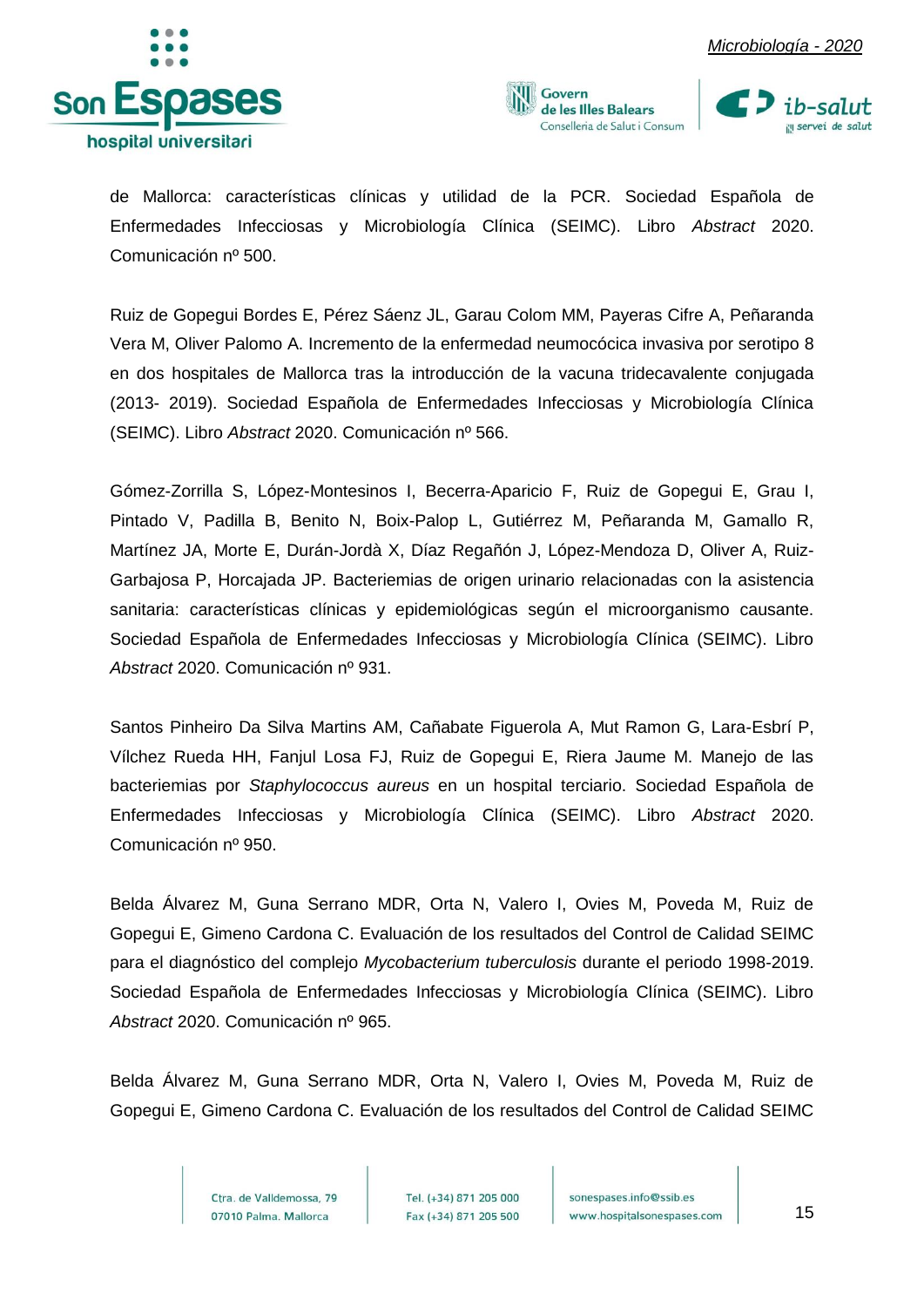





para el diagnóstico de micobacterias no tuberculosas durante el periodo 1998-2019. Sociedad Española de Enfermedades Infecciosas y Microbiología Clínica (SEIMC). Libro *Abstract* 2020. Comunicación nº 966.

Ruiz De Gopegui Bordes E, Orta Mira N, Guna Serrano MR, Ovies MR, Poveda M, Gimeno Cardona C. Evaluación de los resultados del Control de Calidad SEIMC para la detección de la resistencia a la meticilina en *Staphylococcus aureus*. Sociedad Española de Enfermedades Infecciosas y Microbiología Clínica (SEIMC). Libro *Abstract* 2020. Comunicación nº 967.

Ruiz de Gopegui Bordes E, Ramírez Rosales A, Vidal Lampurdanés C, Artigues Serra F, Ribas del Blanco MA, Martín del Rincón JP, Vidal Bonet L, Oliver Palomo A. Utilidad de la secuenciación del ARNr 16S en válvulas cardiacas para el diagnóstico etiológico de la endocarditis infecciosa. IX Congreso de la Sociedad Española de Infecciones Cardiovasculares (SEICAV) – XIII REUNIÓN GAMES. 16 y 17 de octubre de 2020. Comunicación P-02.Luisa Ramon Clar, Fransico Javier Verdú Rivera, Nuria Toledo Pons, Amanda Iglesias Coma, Carlos Juan Nicolau, Carla Lopez Causape, Antonio Oliver Palomo, Francisco De Borja García-Cosío Piqueras. PAPEL DE LOS CORTICOIDES INHALADOS SOBRE LA INFECCIÓN BRONQUIAL DE REPETICIÓN POR BACTERIAS POTENCIALMENTE PATÓGENAS EN PACIENTES CON EPOC FENOTIPO AGUDIZADOR. 53º Congreso Nacional Virtual de la Sociedad Española de Neumología y Cirugía Torácica (SEPAR). 12-14 Noviembre 2020.

Amanda Iglesias Coma, Gabriel Torrens Ribot, Francisco Javier Verdú Rivera, Carla López Causape, Antonio Oliver Palomo, Carlos Juan Nicolau, Francisco De Borja García-Cosío Piqueras. EFECTO DE LOS CORTICOESTEROIDES SOBRE LA EXPRESIÓN DE LOS RECEPTORES TIPO TOLL EN UN MODELO CELULAR DE EPOC CON INFECCIÓN POR Pseudomonas aeruginosa. 53º Congreso Nacional Virtual de la Sociedad Española de Neumología y Cirugía Torácica (SEPAR). 12-14 noviembre 2020.

Isabel María Barceló-Munar, Marina Ramírez-Cortés, María Escobar-Salom, Gabriel Torrens, Elena Jordana-Lluch, Carlos Juan, Antonio Oliver. Impact of peptidoglycan recycling blockade and hyper-production of AmpC Beta-lactamases on Enterobacter cloacae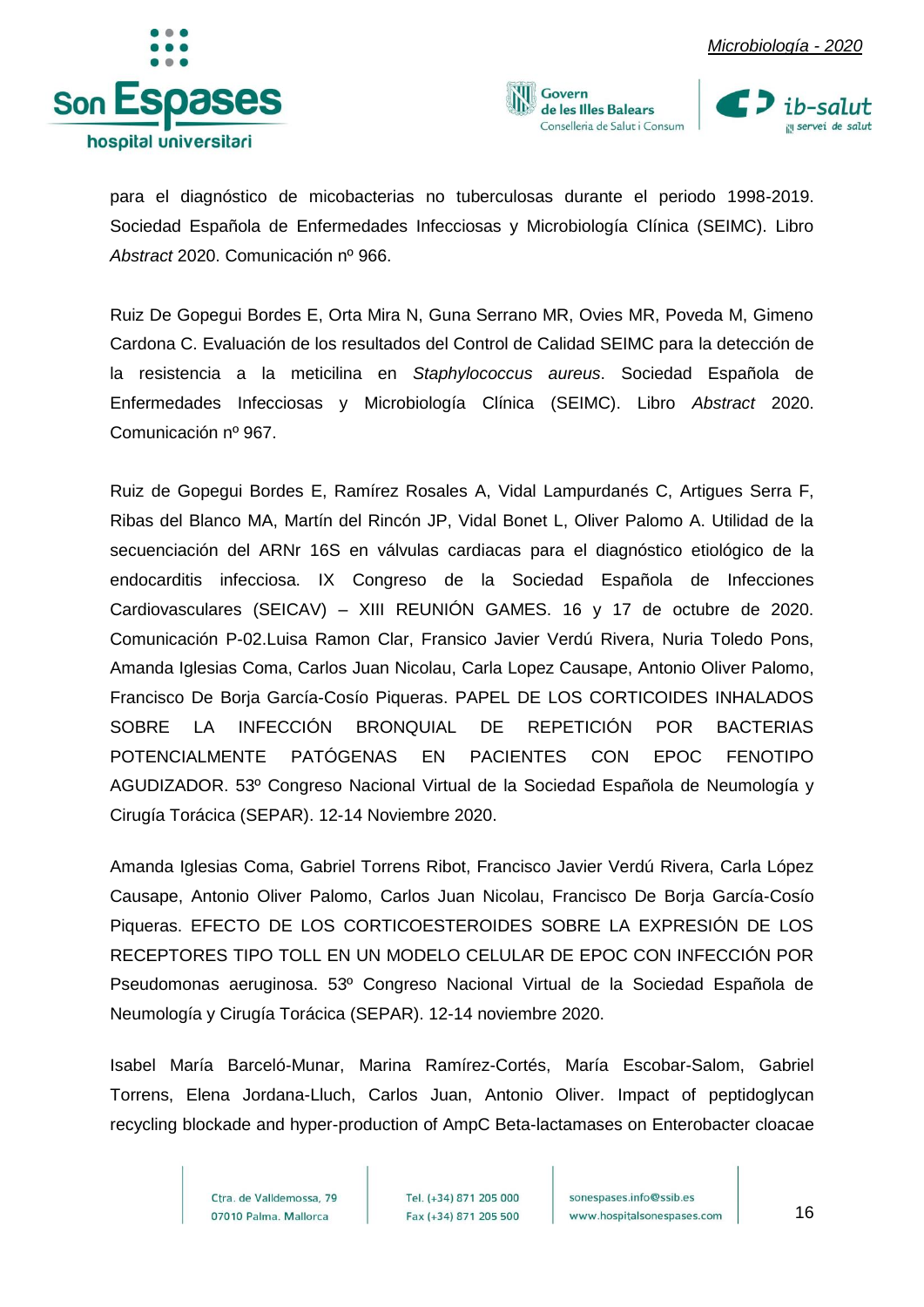





virulence. VII JORNADES d'INVESTIGACIÓ IdISBa, Hospital Son Espases, Palma. 30 noviembre - 2 diciembre 2020.

Loreto Suárez-Bode, Pablo Arturo Fraile-Ribot, Luisa Martín, Rebeca Reigada, Carmen Garrido, Antonio Oliver, Ana Mena. Análisis metataxonómico de la microbiota intestinal en pacientes con infección recurrente por Clostridioides difficile. XXIV Congreso Nacional de la Sociedad Española de Enfermedades Infecciosas y Microbiología Clínica 2020.

Ricardo M. Arcay, Loreto Suárez-Bode, Antonio Oliver, Aina Mena. Estudio de la infección por Clostridioides difficile en población pediátrica en un hospital universitario entre 2014 y 2019. XXIV Congreso Nacional de la Sociedad Española de Enfermedades Infecciosas y Microbiología Clínica 2020.

Daniel Morell García1; Aina Mena Ribas; Ana María García Raja; Ángela García Suquía; Patricia Martínez Cepas; Joana María Riera Llodrà; Antonio Rosell Camps. Diagnóstico de Helicobacter pylori: ¿Test de aliento con Urea marcada o Antígeno en heces? XXVII CONGRESO SEGHNP. Palma de Mallorca 2020.

P.A. Fraile-Ribot, E. Aloceba, V. Candia, M.D. Macià. Análisis de la coinfección por Chlamydia trachomatis y otros patógenos causantes de infecciones de transmisión sexual (ITS) en nuestro medio. (Código del abstract: 816). SEIMC 2020 (Virtual).

D. Grandioso, L. Otero, L. Villa, P. Salmerón, M. Vall, M.D. Maciá, J.C.Palomares, A. Milagro, L. Piñeiro. Distribución de genotipos de Chlamydia trachomatis (no linfogranuloma venéreo) en diferentes áreas geográficas de España. (Código del abstract: 831). SEIMC 2020 (Virtual).

M. Fernández-Billón, V. Candia, J. Serra, M. Riera, M.D. Macià, A. Oliver, E. Alcoceba Evolución del diagnóstico y sensibilidad de Neisseria gonorrhoeae en un periodo de 7 años en el hospital Universitario Son Espases (Mallorca). (Código del abstract: 129). SEIMC 2020 (Virtual).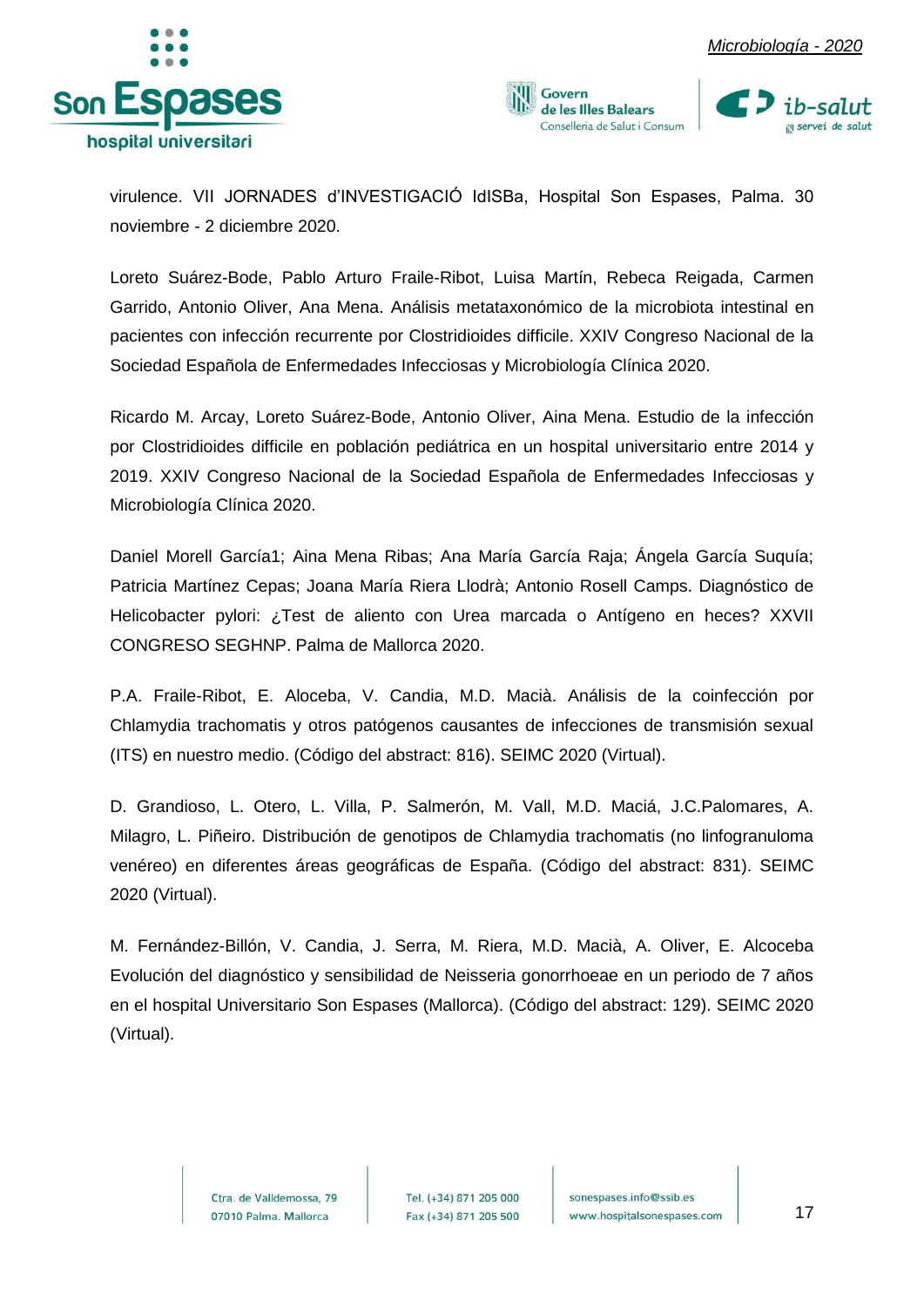





L. Suárez-Bode, R.M. Arcay, P.A. Fraile-Ribot, V. Candia, J. Serra, M.D. Macià, E. Alcoceba. Prevalencia de la infección de transmisión sexual por Mycoplasma genitalium en Baleares. (Código del abstract: 390). SEIMC 2020 (Virtual).

P. Lara-Esbrí, A. Oliver, E. Alcoceba , A. Ferre-Beltran , J. Díaz-García , P. Escribano , P. Muñoz , J. Guinea. C. parapsilosis resistente a fluconazol: presencia de un clon endémico hospitalario en Mallorca. (Código del abstract: 079) SEIMC 2020 (Virtual).

P Salmerón Menéndez , B. Viñado , M. Arando , B. Romero , B. Menéndez , J. Colomina , O. Martínez , G. Martín-Saco , S. Bernal , E. Alcoceba , L. Villa , A. Torreblanca , P. Idigoras , J. Serra Pladevall. Resistencia antimicrobiana de Neisseria gonorrhoeae en España: estudio multicéntrico prospectivo. (Mejor comunicación). (Código presentación:007).SEIMC 2020 (Virtual).

## <span id="page-18-0"></span>**Capítulos de libro**

**E. Rojo y A. Oliver** participan como autores en el Boletín trimestral de la comisión de infección hospitalaria, profilaxis y de política de antibióticos.

#### <span id="page-18-1"></span>**Proyectos de Investigación financiados**

#### **Red de Investigación en Patología Infecciosa (REIPI 2016).**

Organismo: Redes de Investigación Colaborativa (RETICS), Instituto Carlos III, Ministerio de Economía y Competitividad.

Coordinador Grupo Son Espases: **A. Oliver**

Otros investigadores HSE:**, A Mena, MD Maciá, E Ruiz, X Mulet, C López, E Rojo, C Juan, G Torrens, M González, O Delgado, L Periáñez, JI Ayestarán, J Murillas, ML Martín, J Dueñas, R Morales, L Zamorano, G Cabot.**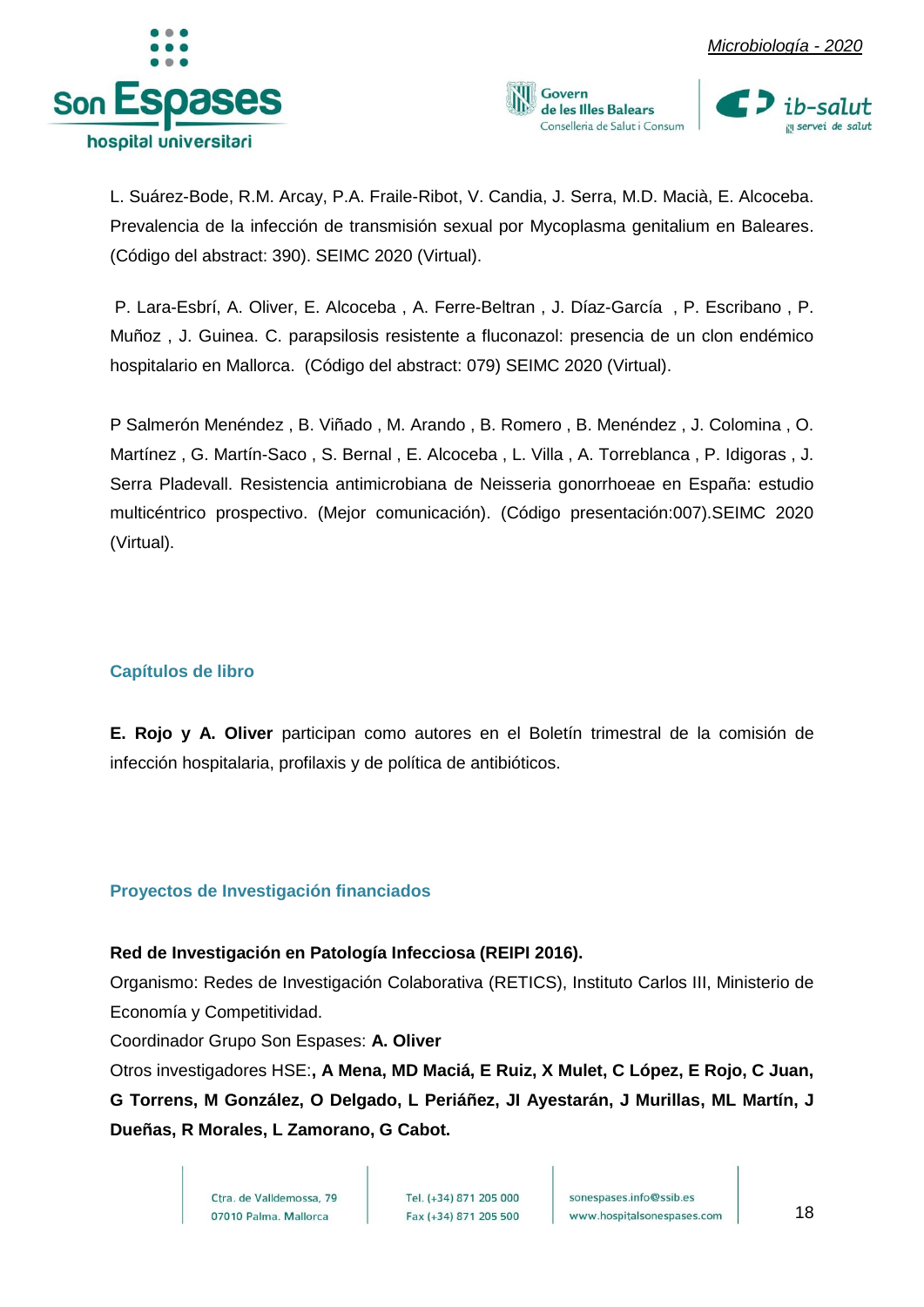





Referencia: RD15/0016/0004. Período de vigencia: 2017-2021. Subvención: 43.234 euros/año.

## **Combating bacterial resistance in Europe-Molecules against gram negative infections (COMBACTE-MAGNET).**

Organismo: Unión Europea. Innovative Medicines Initiative (IMI)11th. Investigador Principal: **Dr. Antonio Oliver** (Partner H. Son Espases) Referencia: Topic 6. New Drugs for bad bugs (ND4BB). Período de vigencia: 2015-2021. Subvención: 450.000 euros (dotación Son Espases).

## **Targeting hypermutable "superbugs" in chronic respiratory infections by optimised antibiotic combination dosage regimens**

Organismo: National Health and Medical Research Council (NHRMC) Australian Government. Investigador principal: **Antonio Oliver**. Referencia: APP1101553 Periodo vigencia: 2016-2020 Subvención: 64.000 dólares australianos (dotación Son Espases)

## **Study on Antimicrobial Resistance Trends.**

Organismo: Institute for Health Management, USA Inv Principal: **Dr. Antonio Oliver** Período de vigencia: 2005-2020. Subvención anual: 4.500 USD

## **European Joint Action on Antimicrobial Resistance and Associated Infections.**

Organismo: Unión Europea, Programa Joint Actions. Investigador principal (HUSE): **Antonio Oliver**. Referencia: EU-JAMRAI.

Periodo de vigencia: 2017-2020.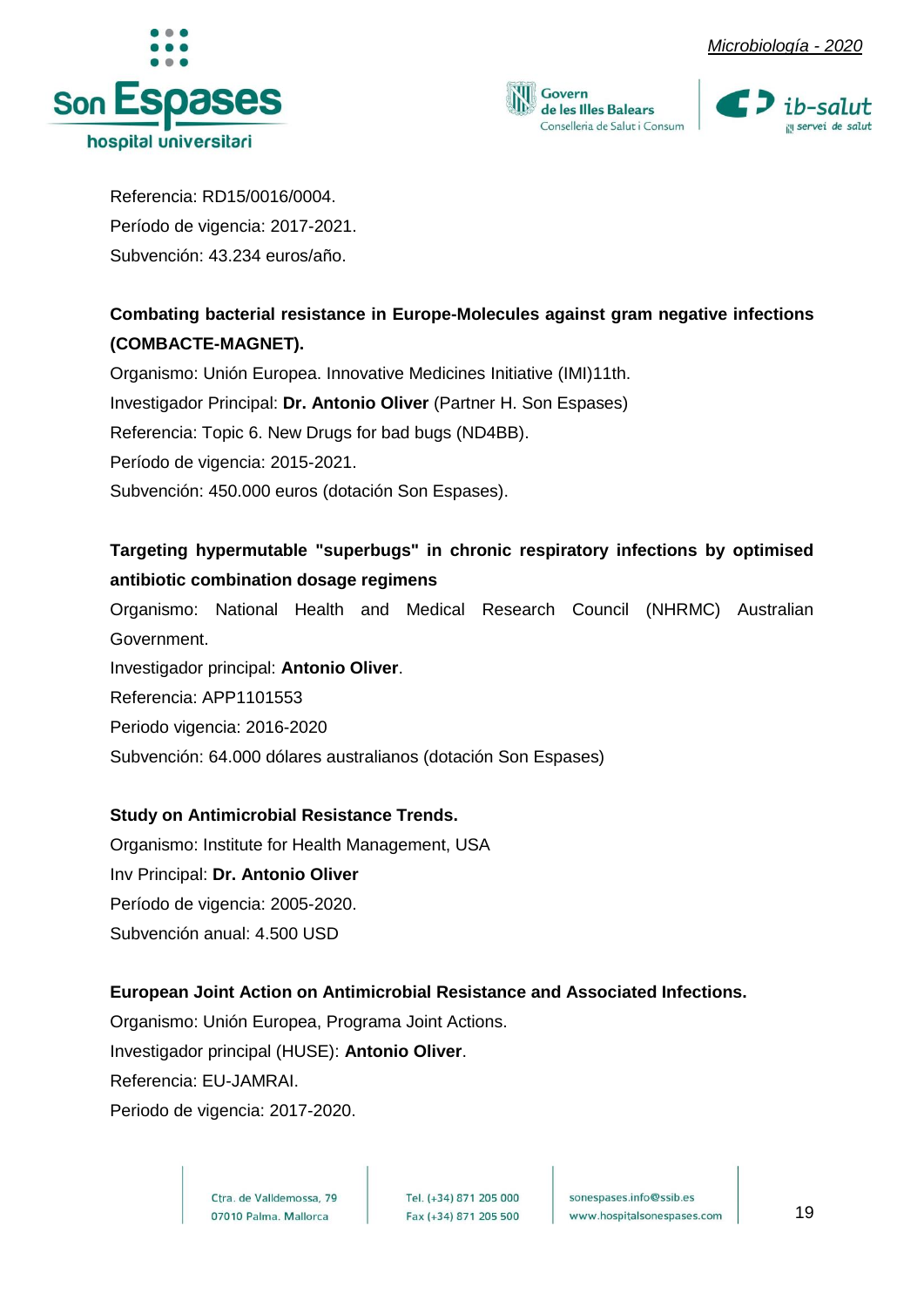





Subvención: 122.047 euros. (dotación Son Espases)

**Estudio de las recurrencias en la infección por** *Clostridium difficile* **mediante el análisis de la microbiota intestinal e identificación de biomarcadores lipídicos del estado de infección en sangre y heces.**

Organismo: Instituto de Investigación en Salud de las Islas Baleares (IdISBa). Investigador principal**: Ana Mena**, Gwendolyn Barceló.

Referencia: Programa Synergia 2017.

Período de vigencia: 2018-2019.

Subvención: 62.906 euros.

**Determination of the PBP binding affinities and killing kinetics of WCK NCEs and comparator drugs in** *Escherichia coli, Klebsiella pneumoniae, Acinetobacter baumanii and Pseudomonas aeruginosa***.**

Organismo: Wockhardt Research Center, Aurangabad, India. Inv Principal: **Dr. Bartolomé Moya, Dr. Antonio Oliver.** Período de vigencia: 2013-2020. Subvención: 127.000 euros.

**Estudio coordinado sobre la infección por** *Chlamydia trachomatis* **y** *Neisseria gonorrhoeae* **en España: susceptibilidad antibiótica y dinámica poblacional**

Organismo: FIS IP (nodo H. Son Espases): **María Dolores Macià** Referencia: PI17/01886 Período de vigencia: 2018-2020.

**Evaluation of the complementary properties of ceftolozane/tazobactam and imipenem/relebactam for the treatment of MDR/XDR** *Pseudomonas aeruginosa* **infections through integral evaluation of** *in vitro* **efficacy and resistance dynamics** Organismo: MSD

IP: **Antonio Oliver**

Período de vigencia: 2020-2021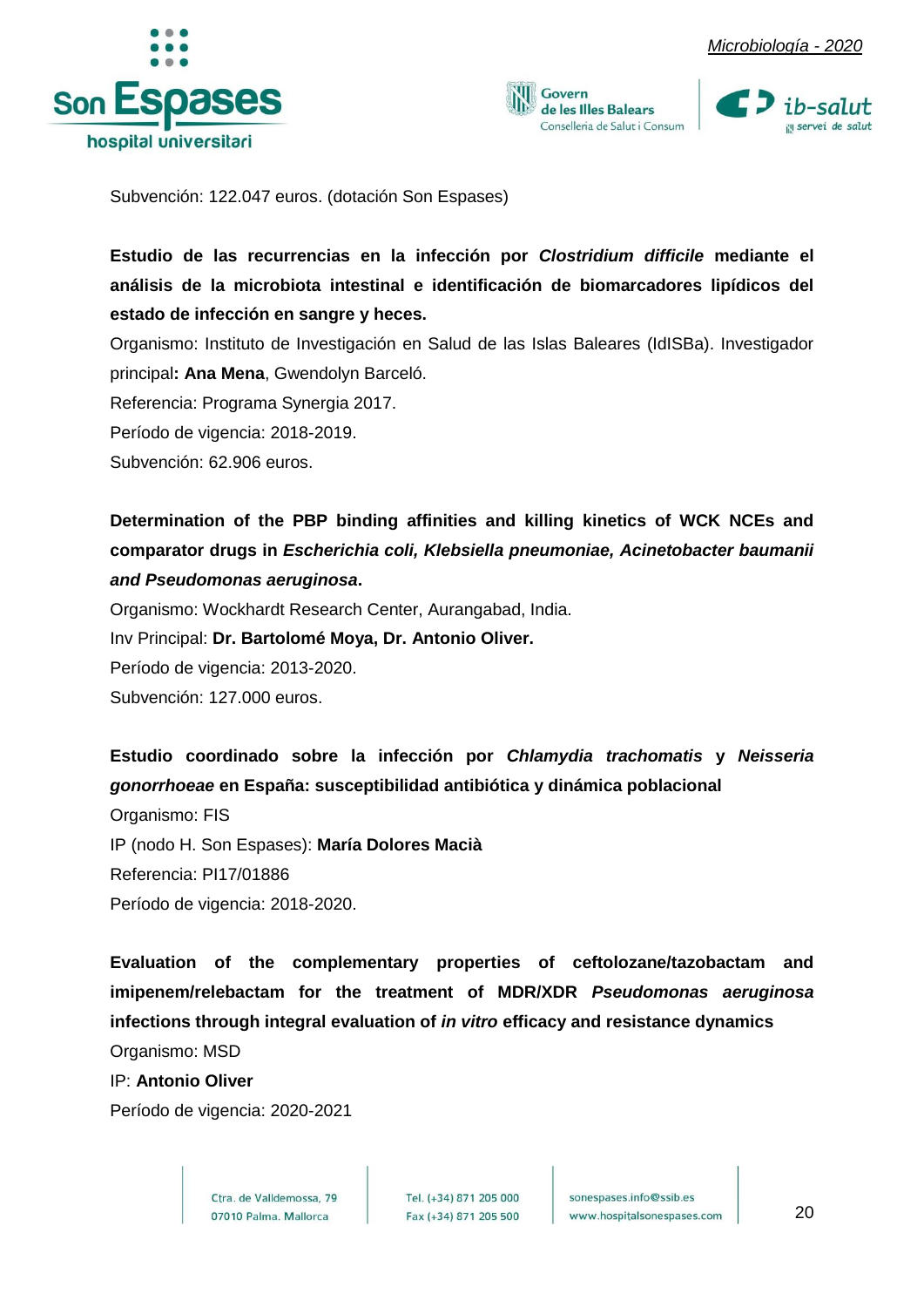





Subvención: 99.720 USD

## **Overcoming multidrug-resistant hypermutable Pseudomonas aeruginosa via antibiotic combinations**  Organismo: National Health and Medical Research Council (NHMRC) Australian Government. Investigador principal: **Antonio Oliver**. Referencia: APP1159579 Periodo vigencia: 2019-2022 Subvención: 36.403 euros

**Disección de nuevas dianas terapéuticas frente a bacilos gram-negativos basadas en la interconexión entre reciclaje del peptidoglicano, expresión de β–lactamasas y virulencia** 

Organismo: FIS IP: **Carlos Juan** Período de vigencia: 2019-2021. Referencia: PI18/00681 Subvención 93.170 euros

**Análisis del resistoma** *in vitro* **e** *in vivo***: desarrollo de nuevas herramientas para optimizar el diagnóstico y tratamiento de las infecciones por** *Pseudomonas aeruginosa*

Organismo: FIS IP: **Antonio Oliver** Período de vigencia: 2019-2021. Referencia: PI18/00076 Subvención 213.323 euros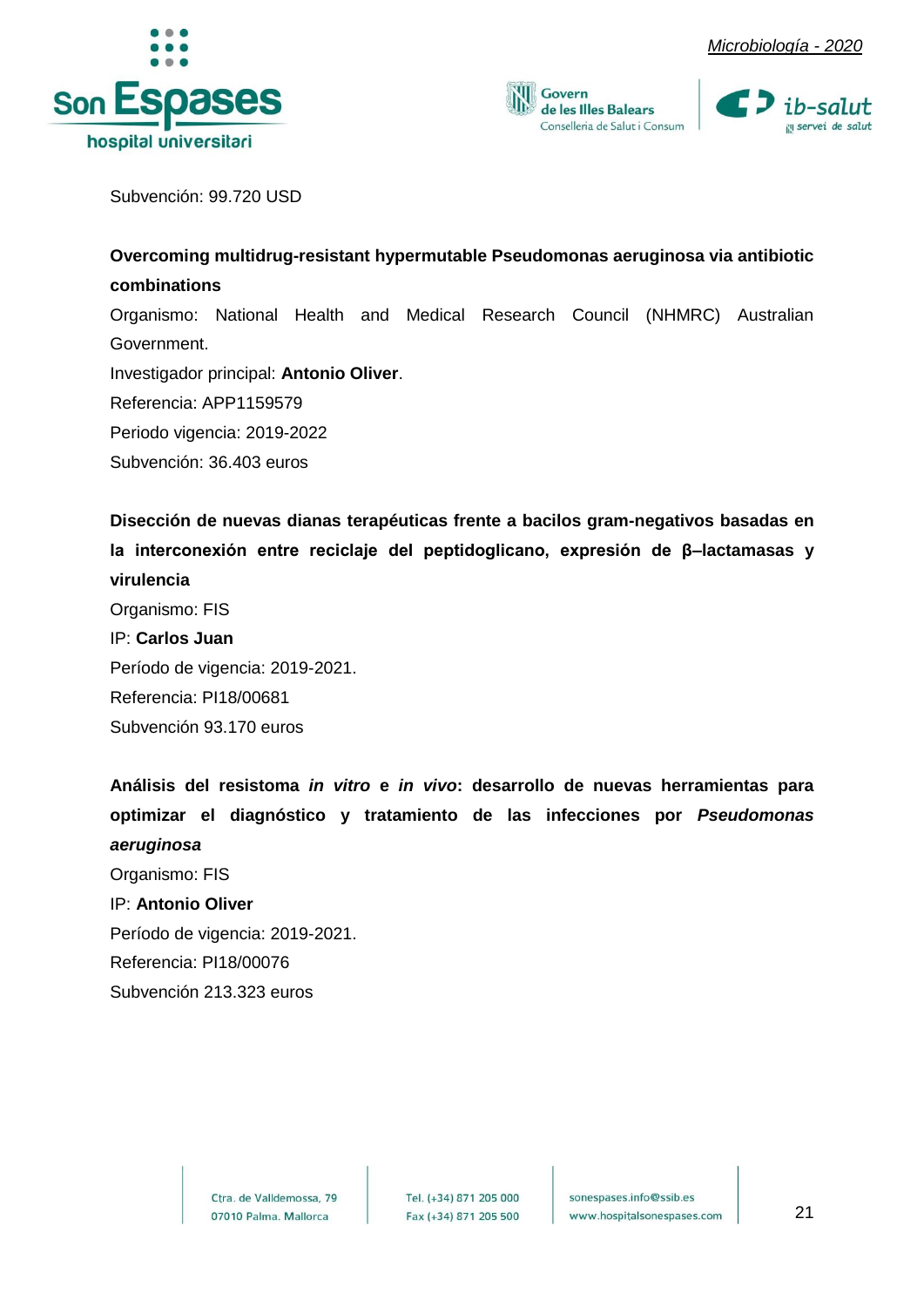





## **Developing an Integrated approach to precision medicine targeting antimicrobial resistance of bacterial 'superbugs**

Organismo: National Health and Medical Research Council (NHMRC) Australian Government Investigador principal: **Antonio Oliver**. Referencia: APP1184428 Periodo vigencia: 2020-2023 Subvención: 51.763 euros (dotación Son Espases)

## **Enhanced Networking on Antimicrobial Resistance Surveillance with Next Generation Sequencing**.

Organismo: Unión Europea, Programa H2020-WIDESPREAD-2020-5 Referencia: 9549. Investigador principal: **Antonio Oliver**. Periodo vigencia: 2020-2023 Subvención: 150.362, 50 EUR (dotación Son Espases)

## **Efecto de la hipoxia intermitente sobre el microbioma intestinal en el Síndrome de Apnea-Hipopnea del Sueño (SAHS).**

Organismo: Fundación Neumomadrid (XX Premios Neumomadrid2020 - PREMIO AL TERCER MEJOR PROYECTO) Investigador principal: Alberto Alonso Fernández Colaborador Microbiología: **Aina Mena** Periodo vigencia: 2020-2023

## **Relación de la microbiota intestinal de niños sanos y niños con alergia alimentaria a leche de vaca y/o huevo y su modificación tras tratamiento de su alergia con inducción a tolerancia oral (ITO).**

Organismo: Hospital Son Espases. Proyecto piloto convocatoria 2018.

Investigador principal: Miguel Fiol y **Aina Mena**.

Periodo vigencia: 2019-2020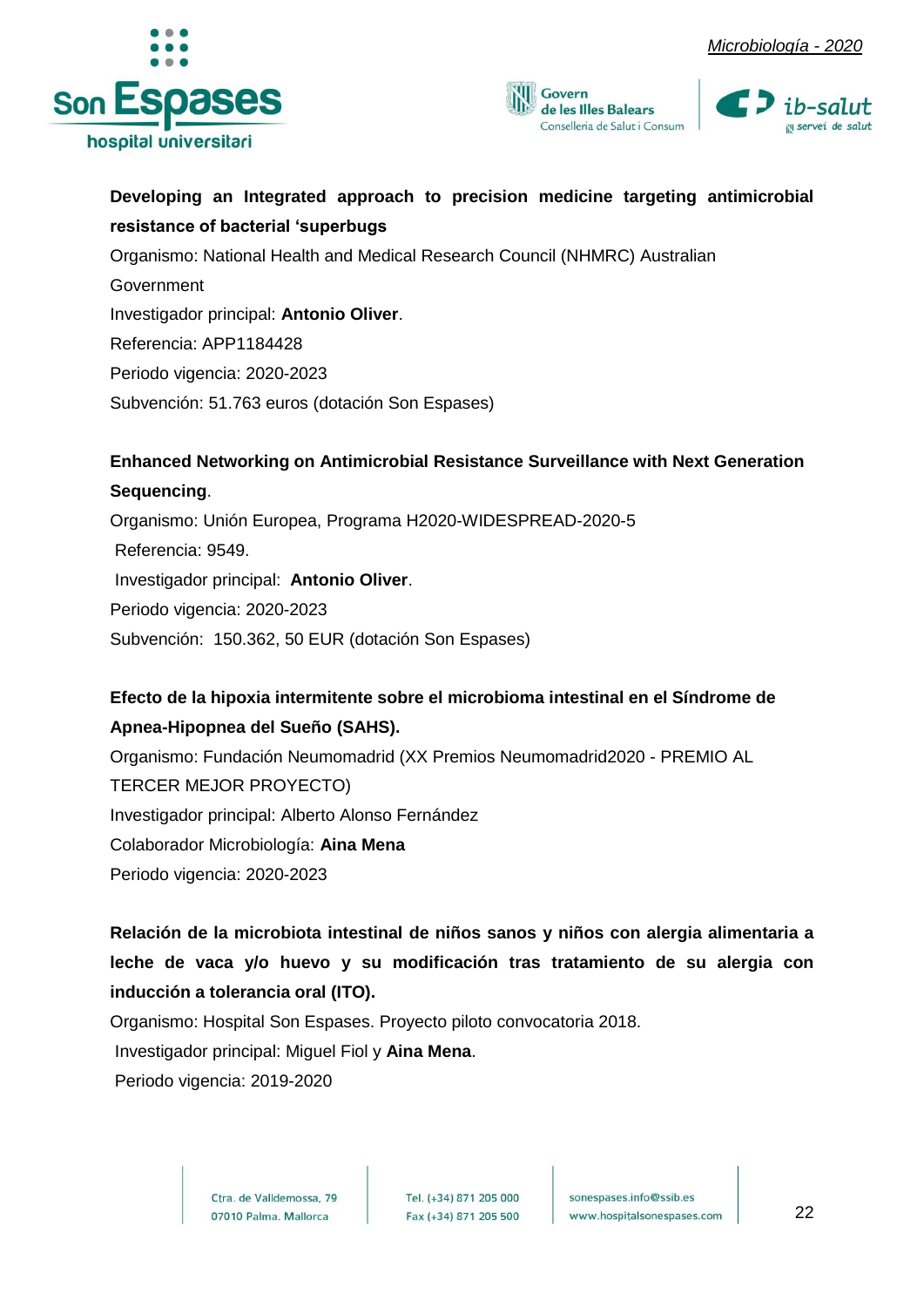





**Ensayo clínico fase III aleatorizado, controlado y abierto en pacientes con infección recurrente por Clostridioides difficile (CD) para evaluar la eficacia y la seguridad de cápsulas de microbiota fecal liofilizada vs fidaxomicina.** 

Código del protocolo: ICD-01. EudraCT: 2020-004591-17. Investigador principal: Luisa Martín. Colaborador microbiología: **Aina Mena** Periodo ejecución: Enero-Octubre 2021

### **Contrato PFIS**

Organismo: FIS Beneficiario: **Isabel Munar** Investigador Responsable: **Carlos Juan** Periodo vigencia: 2020-2023

## **Contrato Rio Hortega**

Organismo: FIS Beneficiario: **Ester del Barrio**  Investigador Responsable: **Antonio Oliver** Periodo vigencia: 2020-2021

## **Contrato Juan Rodés**

Organismo: FIS Beneficiario: **Carla López** Periodo vigencia: 2020-2023

## <span id="page-23-0"></span>**Tesis Doctorales defendidas o dirigidas**

**Actividad:** Trabajo fin de Master de Microbiología Avanzada, UIB.

**Título:** Mecanismos de resistencia a un nuevo antibiótico para el tratamiento de los biofilms de Pseudomonas aeruginosa.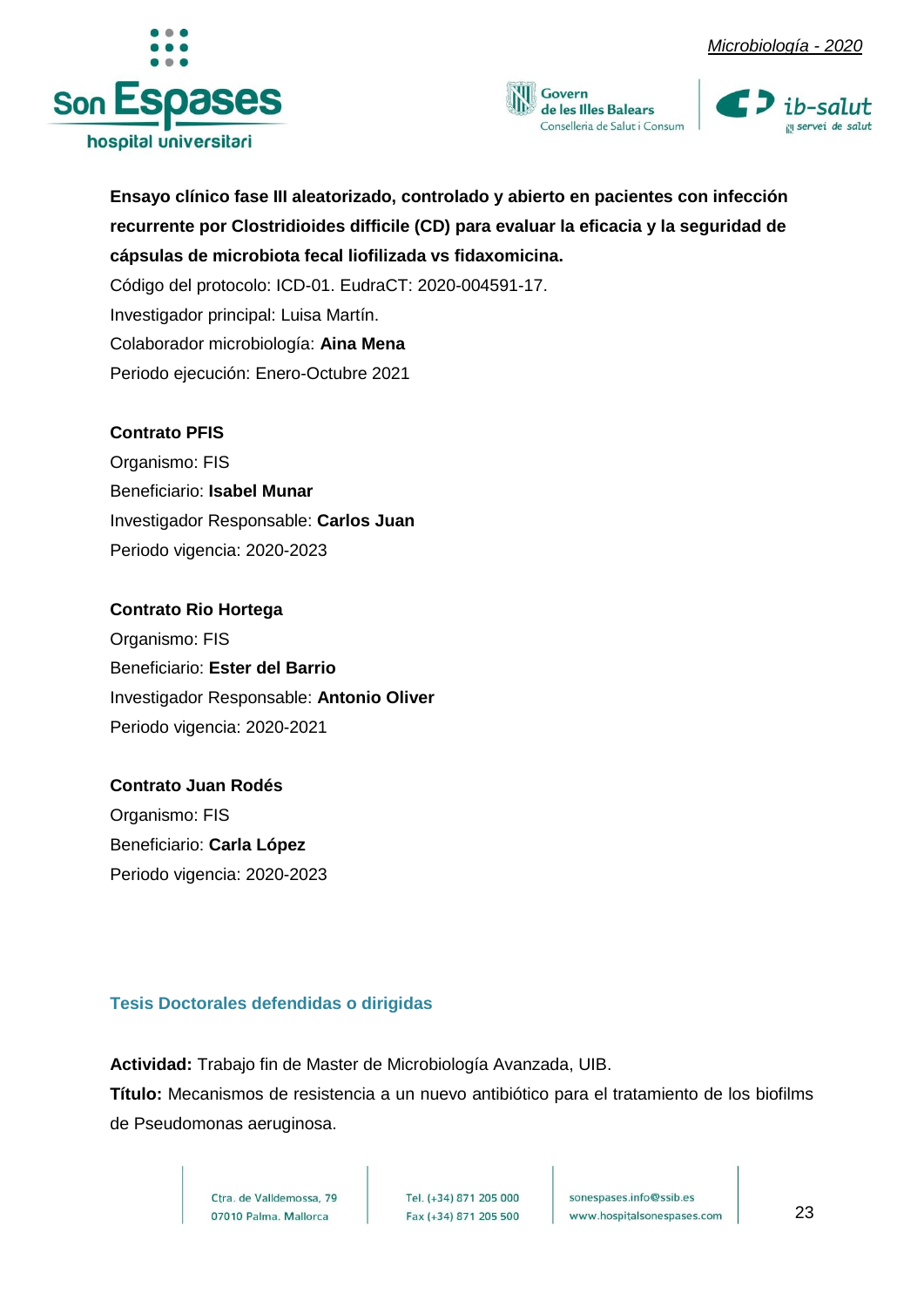







**Alumna:** Estrella Blanca Jiménez Martínez **Director: María Dolores Macía Fecha:** Febrero 2020.

### <span id="page-24-0"></span>**Premios**

**Del Barrio-Tofiño E.** Premio a la mejor publicación científica del HUSE 2020. Categoría residentes

## **Silvia Daiana López Argüello**

Becas de investigación Hospital Universitario Son Espases: Estancias en Centros Internacionales (Postdoc) University of Florida, FL, USA

<span id="page-24-1"></span>**Otras actividades como participación en la organización de eventos científicos, conferencias invitadas, etc.**

## **Macià MD**

**Título:** Papel del Servicio de Microbiología HUSE en el diagnóstico de la Covid-19" con la ponencia: Técnicas diagnósticas: Actividad e interpretación **Actividad:** Sesión general HUSE **Ámbito:** Local

**Tipo colaboración:** ponente

**Fecha:** Julio 2020

## **Macià MD**

**Título:** The role of surfaces in COVID-19 disease. **Actividad:** One-hour Q&A session, ESCMID Conference on Coronavirus Disease (ECCVID)

> Ctra. de Valldemossa, 79 07010 Palma. Mallorca

Tel. (+34) 871 205 000 Fax (+34) 871 205 500

sonespases.info@ssib.es www.hospitalsonespases.com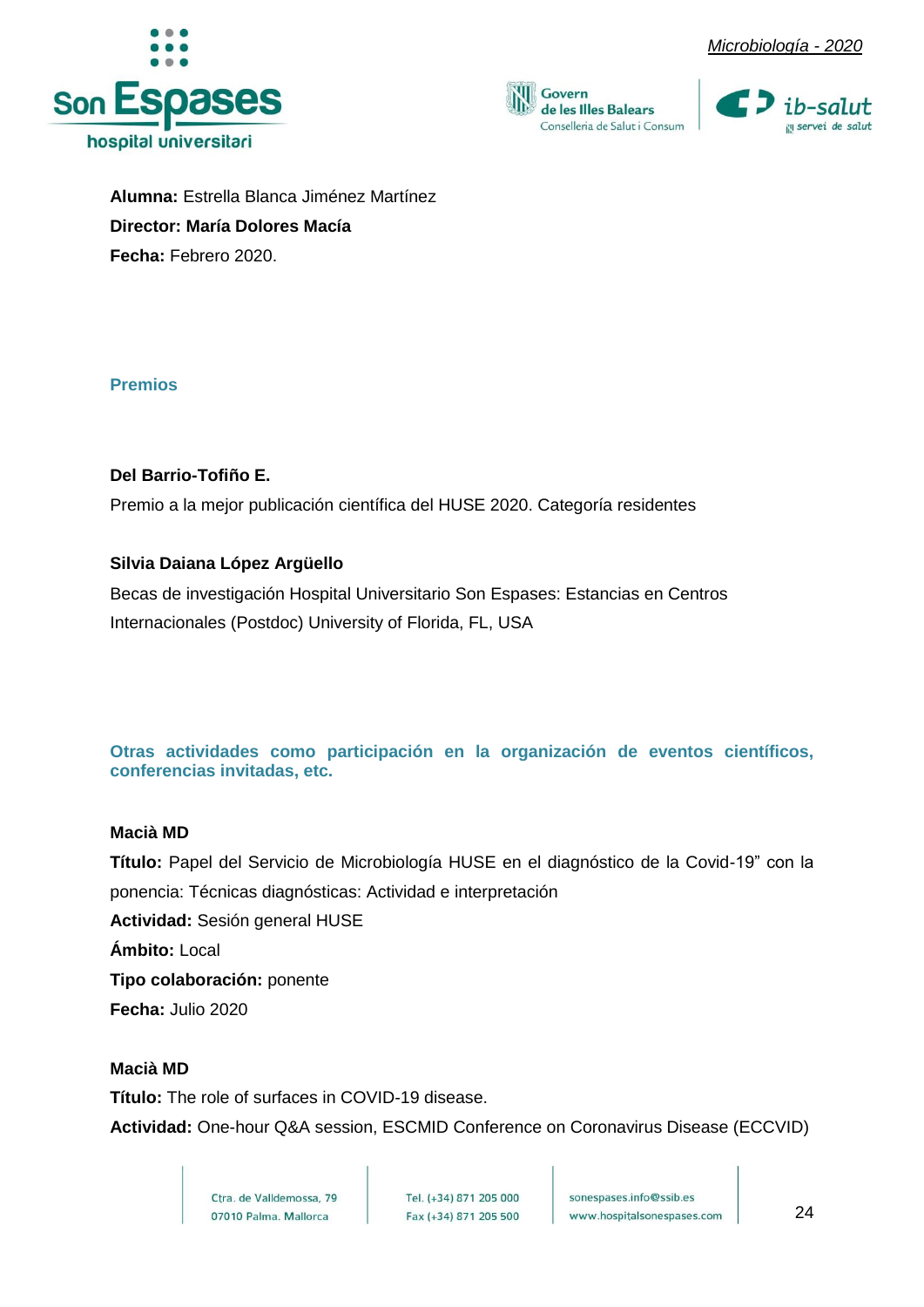





**Ámbito:** Internacional **Tipo colaboración:** Moderador **Fecha:** septiembre 2020

### **Macià MD**

**Título:** Técnicas diagnósticas SARS-CoV-2. Servicio de Urgencias **Actividad:** sesión servicio de urgencias **Ámbito:** Local **Tipo colaboración:** ponente **Fecha:** noviembre 2020

**Oliver A. Título:** Presentación memoria científica y premios de investigación HUSE. **Actividad:** Jornada de investigación **Ámbito:** Local **Tipo colaboración:** ponente y organizador. **Fecha:** enero 2020.

## **Oliver A.**

**Título:** Aplicación de los PROA en diferentes escenarios y grupos de pacientes. **Actividad:** Título Experto Universitario AMS-PROA excelencia: desde la práctica clínica hasta la certificación del hospital. UNED **Tipo colaboración:** Coordinador Módulo II **Fecha:** curso 2020-2021

**Oliver A, López C, Mulet X, del Barrio E Título:** Rotación práctica Avanzada *Pseudomonas aeruginosa* **Actividad:** curso teoricopráctico **Ámbito:** Nacional **Tipo colaboración:** organizador y ponente **Fecha:** Febrero 2020